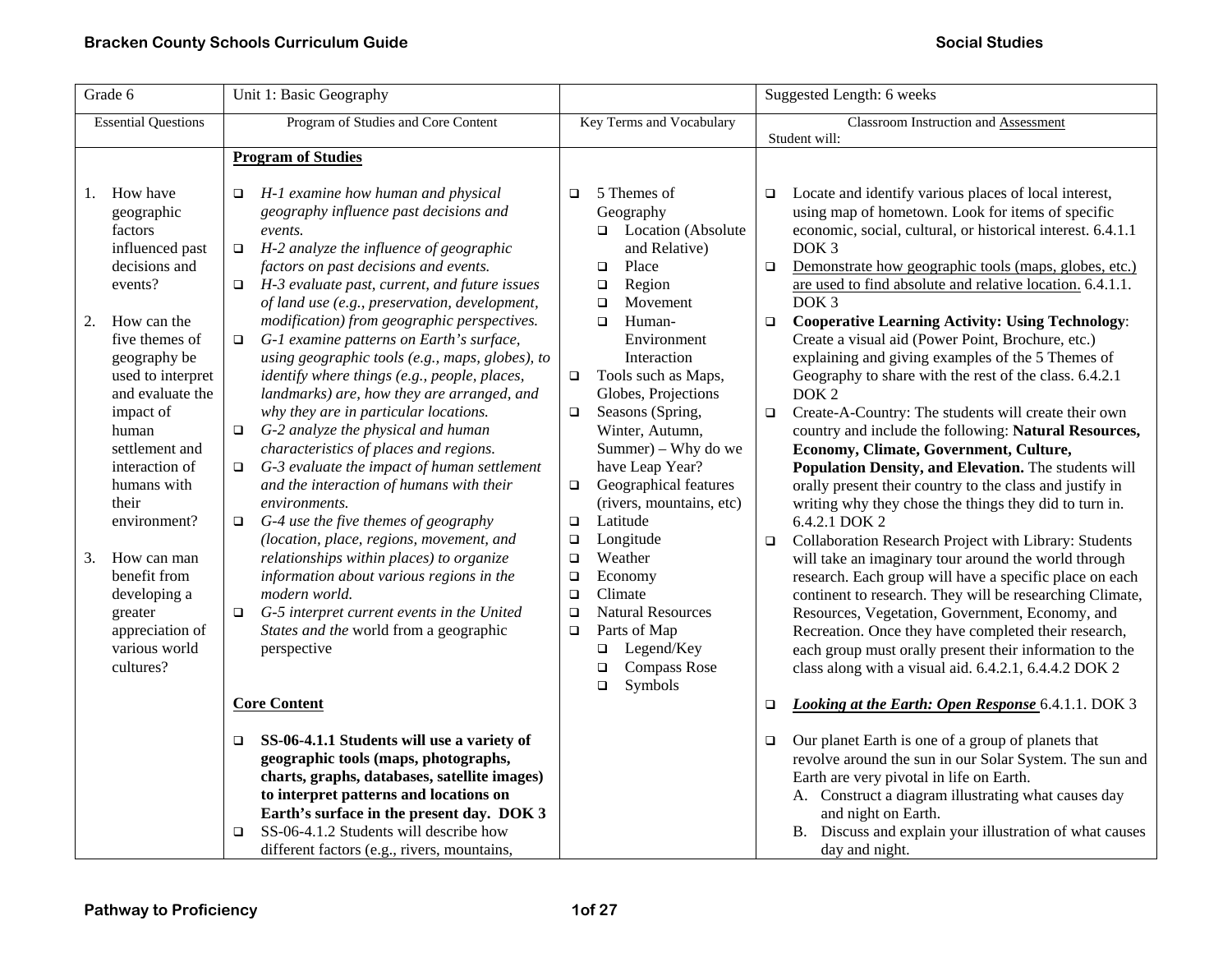| Grade 6                    | Unit 1: Basic Geography                               |                          | Suggested Length: 6 weeks                                               |
|----------------------------|-------------------------------------------------------|--------------------------|-------------------------------------------------------------------------|
| <b>Essential Questions</b> | Program of Studies and Core Content                   | Key Terms and Vocabulary | Classroom Instruction and Assessment                                    |
|                            |                                                       |                          | Student will:                                                           |
|                            | plains) affect where human activities are             |                          | Compare the causing of day and night with why<br>$C_{\cdot}$            |
|                            | located in the present day                            |                          | seasons change on Earth. 6.4.1.1 DOK 3                                  |
|                            | SS-06-4.2.1 Students will describe how<br>$\Box$      |                          |                                                                         |
|                            | regions in the present day are made                   |                          | <b>Hurricane Internet Activity – This is a simulation web</b><br>$\Box$ |
|                            | distinctive by human characteristics (e.g.,           |                          | quest activity. Students are elected Mayor of Pensacola                 |
|                            | dams, roads, urban centers) and physical              |                          | Beach, Florida during an active hurricane season. The                   |
|                            | characteristics (e.g., mountains, bodies of           |                          | students will read information that lead up to the arrival              |
|                            | water, valleys) that create advantages and            |                          | of Hurricane Olivia. The Mayor (students) will read                     |
|                            | disadvantages for human activities (e.g.,             |                          | memos from their staff (Tourism Director, Police Chief,                 |
|                            | exploration, migration, trade, settlement,            |                          | Emergency Director, and Mayor Assistant) giving                         |
|                            | development). DOK 2                                   |                          | advice on what they think is best. The mayor then makes                 |
|                            | SS-06-4.2.2 Students will describe and give<br>$\Box$ |                          | a decision: Evacuate or Let them decide on their own?                   |
|                            | examples of how places and regions in the             |                          | The Mayor then writes a press release stating his/her                   |
|                            | present day change over time as                       |                          | decision and why they made that decision. The students                  |
|                            | technologies, resources, and knowledge                |                          | will have to consider the economics of riding out the                   |
|                            | become available. DOK 2                               |                          | storm versus the economics of evacuation. HIT OR                        |
|                            | SS-06-4.3.1 Students will describe patterns<br>$\Box$ |                          | MISS? You make the call!                                                |
|                            | of human settlement in the present day and            |                          |                                                                         |
|                            | explain how these patterns are influenced             |                          | Here is the website:                                                    |
|                            | by human needs. DOK 2                                 |                          | http://weathereye.kgan.com/expert/hurricane/index.html                  |
|                            | SS-06-4.3.2 Students will explain why and<br>$\Box$   |                          | 6.4.4.2 DOK 2                                                           |
|                            | give examples of how human populations                |                          |                                                                         |
|                            | may change and/or migrate because of                  |                          | Mapping a New Island Nation: A group project for<br>$\Box$              |
|                            | factors such as war, famine, disease,                 |                          | creating different kinds of maps. Students use modeling                 |
|                            | economic opportunity and technology in                |                          | dough to shape their own island. Students also use a                    |
|                            | the present day. DOK 3                                |                          | variety of materials to make a 3-D Physical map,                        |
|                            | SS-06-4.4.1 Students will explain how<br>$\Box$       |                          | Climate map, Political map, and a Resource map. The                     |
|                            | technology in the present day assists                 |                          | students are also responsible for writing a brief history               |
|                            | human modification (e.g., irrigation,                 |                          | of their island (Name, how it got its name, etc.), and                  |
|                            | clearing land, building roads) of the                 |                          | presenting it to the rest of their class. 6.4.1.1 DOK 3                 |
|                            | physical environment in regions. DOK 2                |                          |                                                                         |
|                            | SS-06-4.4.2 Students will describe ways in<br>$\Box$  |                          |                                                                         |
|                            | which the physical environment (e.g.,                 |                          |                                                                         |
|                            | natural resources, physical geography,                |                          |                                                                         |
|                            | natural disaster) both promoted and                   |                          |                                                                         |
|                            | limited human activities (e.g., exploration,          |                          |                                                                         |
|                            | migration, trade, settlement, development)            |                          |                                                                         |
|                            | in the present day. DOK 2                             |                          |                                                                         |
|                            | SS-06-4.4.3 Students will explain how the<br>o        |                          |                                                                         |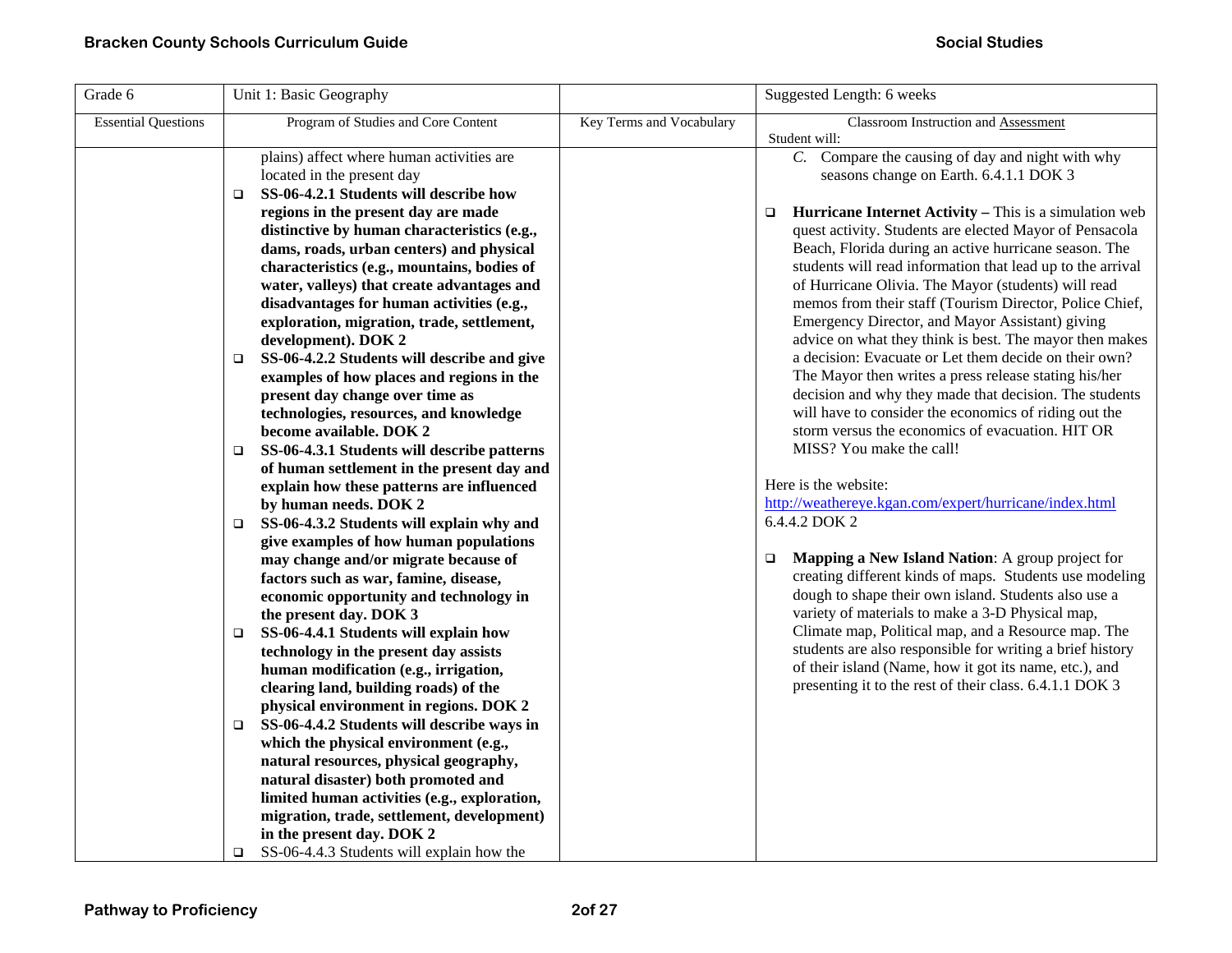| Grade 6                    | Unit 1: Basic Geography                        |                          | Suggested Length: 6 weeks            |
|----------------------------|------------------------------------------------|--------------------------|--------------------------------------|
| <b>Essential Questions</b> | Program of Studies and Core Content            | Key Terms and Vocabulary | Classroom Instruction and Assessment |
|                            |                                                |                          | Student will:                        |
|                            | natural resources of a place or region impact  |                          |                                      |
|                            | its political, social and economic development |                          |                                      |
|                            | in the present day.                            |                          |                                      |

|    | Grade 6                                                                                              | Unit 2: North America                                                                                                                                                                                                                                                                                                         |                                                |                                                                                                                                                                                      |                            | Suggested Length: 4 weeks                                                                                                                                                                                                                                                                                                                                              |
|----|------------------------------------------------------------------------------------------------------|-------------------------------------------------------------------------------------------------------------------------------------------------------------------------------------------------------------------------------------------------------------------------------------------------------------------------------|------------------------------------------------|--------------------------------------------------------------------------------------------------------------------------------------------------------------------------------------|----------------------------|------------------------------------------------------------------------------------------------------------------------------------------------------------------------------------------------------------------------------------------------------------------------------------------------------------------------------------------------------------------------|
|    | <b>Essential Questions</b>                                                                           | Program of Studies and Core Content                                                                                                                                                                                                                                                                                           |                                                | Key Terms and Vocabulary                                                                                                                                                             |                            | Classroom Instruction and Assessment                                                                                                                                                                                                                                                                                                                                   |
|    |                                                                                                      |                                                                                                                                                                                                                                                                                                                               |                                                |                                                                                                                                                                                      |                            | Student will:                                                                                                                                                                                                                                                                                                                                                          |
|    |                                                                                                      | <b>Program of Studies</b>                                                                                                                                                                                                                                                                                                     |                                                |                                                                                                                                                                                      |                            |                                                                                                                                                                                                                                                                                                                                                                        |
| 1. | How have<br>geographic<br>factors<br>influenced past<br>decisions and<br>events in North<br>America? | H-1 examine how human and physical<br>$\Box$<br>geography influence past decisions and<br>events.<br>H-2 analyze the influence of geographic<br>$\Box$<br>factors on past decisions and events.<br>H-3 evaluate past, current, and future issues<br>$\Box$<br>of land use (e.g., preservation, development,                   | $\Box$                                         | 5 Themes of<br>Geography<br><b>Q</b> Location (Absolute<br>and Relative)<br>Place<br>$\Box$<br>Region<br>$\Box$<br>Movement<br>□                                                     | $\Box$<br>$\Box$           | Work in groups to research North America's<br>relationships with its neighbors to the north and south.<br>Look for important issues such as trade relations,<br>boundary concerns etc. 6.2.3.1 DOK 2<br>Create a list of physical features shared by United States<br>and Canada in order to locate, label, and color these<br>shared features on a map. 6.4.4.1 DOK 3 |
| 2. | How can the<br>five themes of<br>geography be<br>used to interpret<br>and evaluate the               | modification) from geographic perspectives.<br>G-1 examine patterns on Earth's surface,<br>$\Box$<br>using geographic tools (e.g., maps, globes), to<br>identify where things (e.g., people, places,<br>landmarks) are, how they are arranged, and<br>why they are in particular locations.                                   | $\Box$                                         | Human<br>$\Box$<br>Environment<br>Interaction<br>Geographic Tools such<br>as Maps, Globes,<br>Projections.                                                                           | $\Box$<br>$\Box$<br>$\Box$ | Label a map indicating Canada's provinces, capitals,<br>and major geographical features. 6.4.4.1 DOK 3<br>Venn Diagram: Compare and Contrast the economic<br>challenges, the climate, and the arts and recreation<br>between the United States and Canada, 6.3.3.1 DOK 3<br>Create postcards for an assigned country illustrating the                                  |
|    | impact of<br>human<br>settlement and                                                                 | G-2 analyze the physical and human<br>$\Box$<br>characteristics of places and regions.<br>G-3 evaluate the impact of human settlement<br>$\Box$                                                                                                                                                                               | $\Box$<br>$\Box$<br>$\Box$                     | Latitude<br>Longitude<br>Climate                                                                                                                                                     | $\Box$                     | nation's natural features, architecture, culture, etc.<br>Identify 3 "sights they would like to visit" in an<br>assigned city on a trip throughout North America.                                                                                                                                                                                                      |
|    | the interaction<br>of humans with<br>their<br>environments in<br>North America?                      | and the interaction of humans with their<br>environments.<br>G-4 use the five themes of geography<br>$\Box$<br>(location, place, regions, movement, and<br>relationships within places) to organize                                                                                                                           | $\Box$<br>$\Box$<br>$\Box$<br>$\Box$<br>$\Box$ | Culture<br><b>Natural Resources</b><br>Environment<br>Religions<br>Economics                                                                                                         |                            | Describe the three things you would like to see in<br>writing and present to the class, along with visual<br>representation.<br>Open Response:                                                                                                                                                                                                                         |
| 3. | How have<br>economic<br>factors<br>impacted<br>societies and<br>governments in<br>North America?     | information about various regions in the<br>modern world.<br>G-5 interpret current events in the United<br>$\Box$<br>States and the world from a geographic<br>perspective.<br>E-1 understand the concept of scarcity<br>$\Box$<br>(imbalance between unlimited wants and<br>limited resources) as it applies to individuals, | $\Box$<br>$\Box$<br>$\Box$<br>$\Box$           | <b>Boundaries</b> (Great<br>Lakes, St. Lawrence<br>River, Niagara Falls.)<br><b>Physical Features</b><br>(Mountains, Lakes,<br>$etc.$ )<br><b>Continental Divide</b><br>Urbanization | $\Box$                     | List and Explain 3 benefits that provide the United<br>States with a strong, productive economy. Although the<br>United States is an economic power it also is faced with<br>3 important challenges. List the economic hardships<br>faced by the United States and explain why each is a<br>challenge. 6.3.3.1 DOK 2, 6.3.3.2                                          |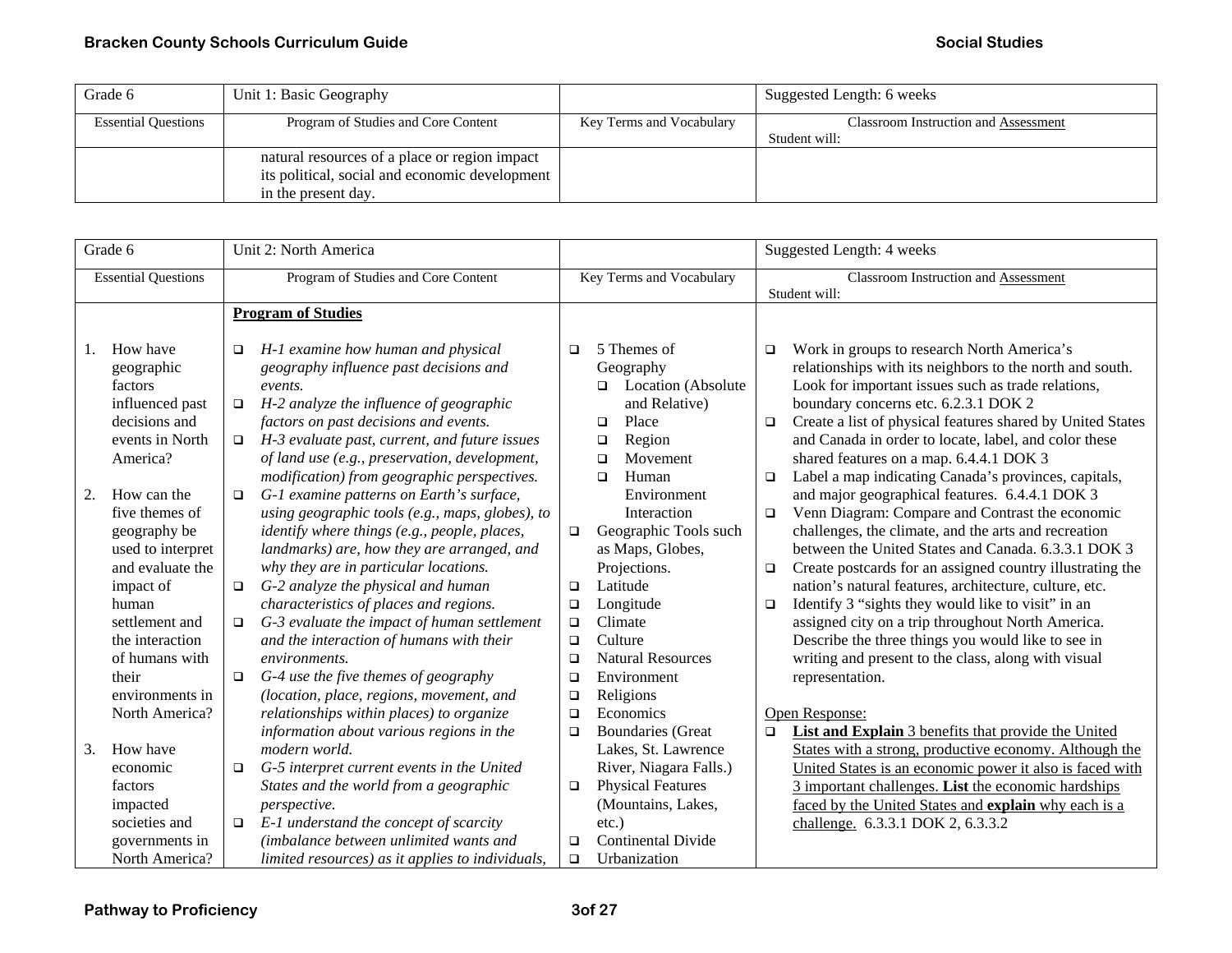| Grade 6                                                                                                                                                              | Unit 2: North America                                                                                                                                                                                                                                                                                                                                                                                                                                                                                                                                                                                                                                                                                                                                                                                                                                                                                                                                                                                                                                                                                                                                                                                                                                                                                                                                                                                                                                               | Suggested Length: 4 weeks                                                                                                                                                                                                              |                                                                                                                                                                                                                                                                                                                                                                                                                                                                                                                                                                                                                                                                                                                                                                                                                                                                                                                                                                                                                                                                       |
|----------------------------------------------------------------------------------------------------------------------------------------------------------------------|---------------------------------------------------------------------------------------------------------------------------------------------------------------------------------------------------------------------------------------------------------------------------------------------------------------------------------------------------------------------------------------------------------------------------------------------------------------------------------------------------------------------------------------------------------------------------------------------------------------------------------------------------------------------------------------------------------------------------------------------------------------------------------------------------------------------------------------------------------------------------------------------------------------------------------------------------------------------------------------------------------------------------------------------------------------------------------------------------------------------------------------------------------------------------------------------------------------------------------------------------------------------------------------------------------------------------------------------------------------------------------------------------------------------------------------------------------------------|----------------------------------------------------------------------------------------------------------------------------------------------------------------------------------------------------------------------------------------|-----------------------------------------------------------------------------------------------------------------------------------------------------------------------------------------------------------------------------------------------------------------------------------------------------------------------------------------------------------------------------------------------------------------------------------------------------------------------------------------------------------------------------------------------------------------------------------------------------------------------------------------------------------------------------------------------------------------------------------------------------------------------------------------------------------------------------------------------------------------------------------------------------------------------------------------------------------------------------------------------------------------------------------------------------------------------|
| <b>Essential Questions</b>                                                                                                                                           | Program of Studies and Core Content                                                                                                                                                                                                                                                                                                                                                                                                                                                                                                                                                                                                                                                                                                                                                                                                                                                                                                                                                                                                                                                                                                                                                                                                                                                                                                                                                                                                                                 | Key Terms and Vocabulary                                                                                                                                                                                                               | Classroom Instruction and Assessment<br>Student will:                                                                                                                                                                                                                                                                                                                                                                                                                                                                                                                                                                                                                                                                                                                                                                                                                                                                                                                                                                                                                 |
| What role does<br>4.<br>government<br>play in North<br>America?<br>How can man<br>5.<br>benefit from<br>developing a<br>greater<br>appreciation of<br>North America? | societies, and governments across geographic<br>regions.<br>E-2 explain economic concepts (e.g., supply,<br>□<br>demand, money as a form of exchange, goods,<br>services, markets, competition, opportunity<br>cost) as they apply in regard to individuals,<br>societies, and governments.<br>E-3 recognize that all regions must address<br>□<br>the questions of production, distribution, and<br>consumption and recognize how their<br>resources are used to produce goods and<br>services.<br>E-4 compare and contrast ways that regions<br>$\Box$<br>increase their productivity.<br>E-5 examine economic interdependence<br>□<br>among regions.<br>GC-1 compare and contrast forms of<br>$\Box$<br>government in the modern world.<br>GC-2 analyze how governments reflect and<br>□<br>impact culture.<br>GC-3 examine the relationship between<br>□<br>governments and the rights of individuals.<br>CS-1 examine the concept of culture in the<br>□<br>modern world.<br>CS-2 compare cultural and social institutions<br>$\Box$<br>from various regions and how they address<br>human needs.<br>CS-3 analyze social interactions, including<br>□<br>conflict and cooperation, among individuals<br>and groups around the world.<br><b>Core Content</b><br>SS-06-1.1.1 Students will compare<br>□<br>purposes and sources of power in the most<br>common forms of government (monarchy,<br>democracy, republic, dictatorship) in the<br>present day. DOK 2 | $\Box$ Branches of<br>Government<br>(Legislative, Executive,<br>Judicial.)<br>Interdependence<br>$\Box$<br>Culture<br>$\Box$<br>Culture (Development<br>$\Box$<br>of)<br><b>National Park</b><br>$\Box$<br>Natural resources<br>$\Box$ | 5 Themes of Geography:<br>Students are divided into 5 groups. Each group is<br>$\Box$<br>assigned a different geographical theme (Location,<br>Place, Movement, Region, Human Environment<br>Interaction). The groups will look in National<br>Geographic Magazines and make a collage or pictures<br>representing each theme.<br>Culture Collage: Students are creating a collage with<br>$\Box$<br>pictures that represent the five factors that determine<br>Culture. Students are looking through magazines,<br>newspapers, Internet, etc. to find pictures representing<br>different cultures. The five factors are: Language,<br>Religion, Social Groups, Government, and Economics.<br>6.2.1.1 DOK 2<br>Park project in collaboration with computer teacher.<br>□<br>6.4.2.1 DOK 2<br>Government – Design a poster showing branches,<br>□<br>people, and duties. 6.1.1.1 DOK 2<br>Mock election – how to vote, class elections. 8.1.3.2<br>$\Box$<br>DOK <sub>2</sub><br>Locate places/physical features of North America on a<br>$\Box$<br>map. 6.4.1.1 DOK 3 |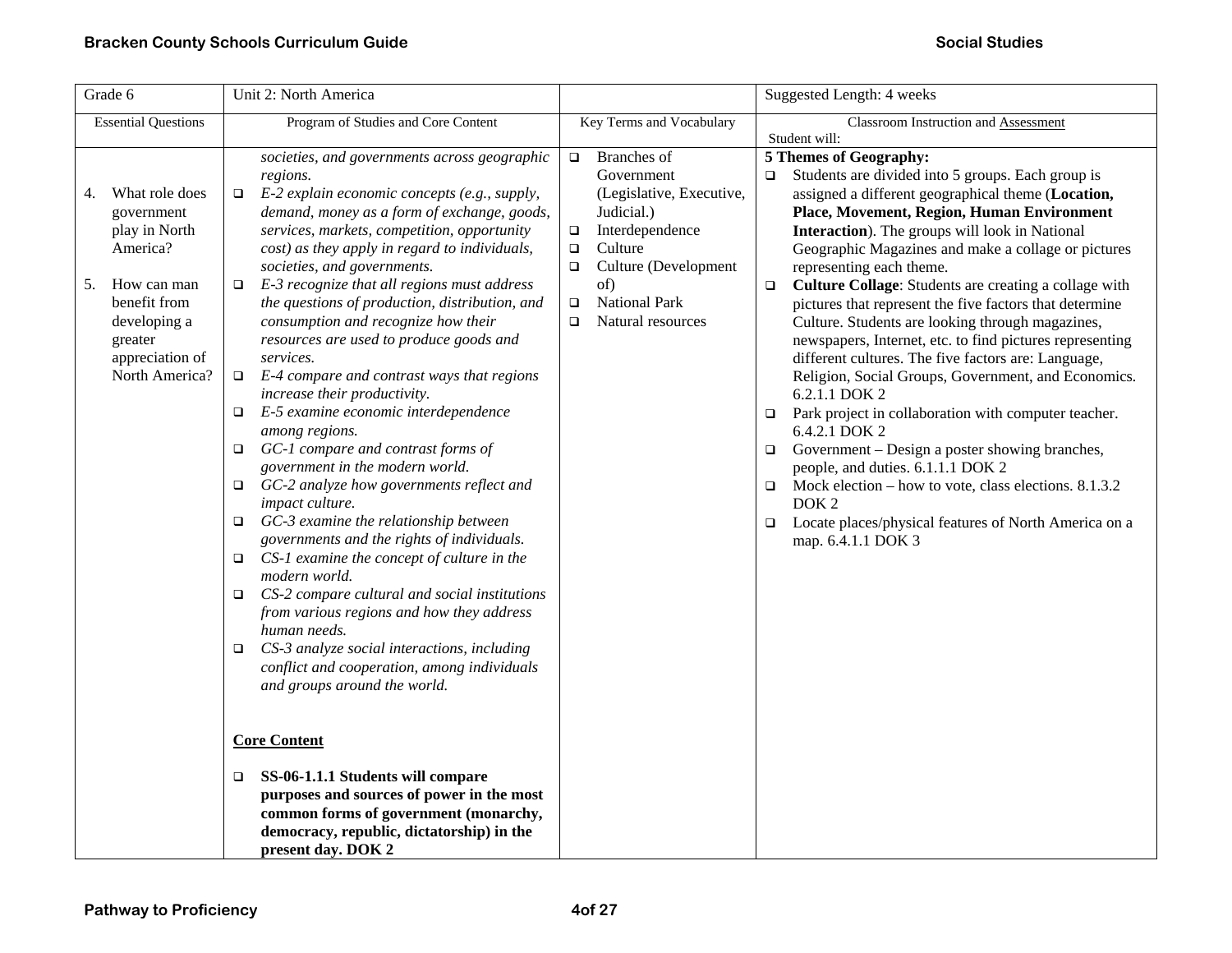| Grade 6                    | Unit 2: North America                                                                           |                          | Suggested Length: 4 weeks                             |
|----------------------------|-------------------------------------------------------------------------------------------------|--------------------------|-------------------------------------------------------|
| <b>Essential Questions</b> | Program of Studies and Core Content                                                             | Key Terms and Vocabulary | Classroom Instruction and Assessment<br>Student will: |
|                            | SS-06-1.1.2 Students will describe and give<br>$\Box$<br>examples of how present day democratic |                          |                                                       |
|                            | governments function to preserve and                                                            |                          |                                                       |
|                            | protect the rights (e.g., voting), liberty, and                                                 |                          |                                                       |
|                            | property of their citizens by making,                                                           |                          |                                                       |
|                            | enacting and enforcing appropriate rules                                                        |                          |                                                       |
|                            | and laws. DOK 3                                                                                 |                          |                                                       |
|                            | SS-08-1.3.2 Students will explain and give<br>□                                                 |                          |                                                       |
|                            | examples of how, in order for the U.S.                                                          |                          |                                                       |
|                            | government to function as a democracy,                                                          |                          |                                                       |
|                            | citizens must assume responsibilities (e.g.,                                                    |                          |                                                       |
|                            | participating in community activities,                                                          |                          |                                                       |
|                            | voting in elections) and duties (e.g., obeying                                                  |                          |                                                       |
|                            | the law, paying taxes, serving on a jury,                                                       |                          |                                                       |
|                            | registering for the military). DOK 2                                                            |                          |                                                       |
|                            | SS-06-2.1.1 Students will explain how the<br>$\Box$                                             |                          |                                                       |
|                            | elements of culture (e.g., language, the arts,                                                  |                          |                                                       |
|                            | customs, beliefs, literature) define specific                                                   |                          |                                                       |
|                            | groups in global world of the present day                                                       |                          |                                                       |
|                            | and may result in unique perspectives.                                                          |                          |                                                       |
|                            | DOK <sub>2</sub>                                                                                |                          |                                                       |
|                            | SS-06-2.2.1 Students will compare how<br>$\Box$<br>cultures (present day) develop social        |                          |                                                       |
|                            | institutions (family, religion, education,                                                      |                          |                                                       |
|                            | government, economy) to respond to human                                                        |                          |                                                       |
|                            | needs, structure society and influence                                                          |                          |                                                       |
|                            | behavior.                                                                                       |                          |                                                       |
|                            | SS-06-2.3.1 Students will explain how<br>$\Box$                                                 |                          |                                                       |
|                            | conflict and competition (e.g., political,                                                      |                          |                                                       |
|                            | economic, religious, ethnic) occur among                                                        |                          |                                                       |
|                            | individuals and groups in the present day.                                                      |                          |                                                       |
|                            | DOK <sub>2</sub>                                                                                |                          |                                                       |
|                            | SS-06-3.1.1 Students will explain and give<br>O.                                                |                          |                                                       |
|                            | examples of how scarcity requires                                                               |                          |                                                       |
|                            | individuals, groups, and governments in                                                         |                          |                                                       |
|                            | the present day to make decisions about                                                         |                          |                                                       |
|                            | how productive resources (natural                                                               |                          |                                                       |
|                            | resources, human resources and capital                                                          |                          |                                                       |
|                            | goods) are used. DOK 2                                                                          |                          |                                                       |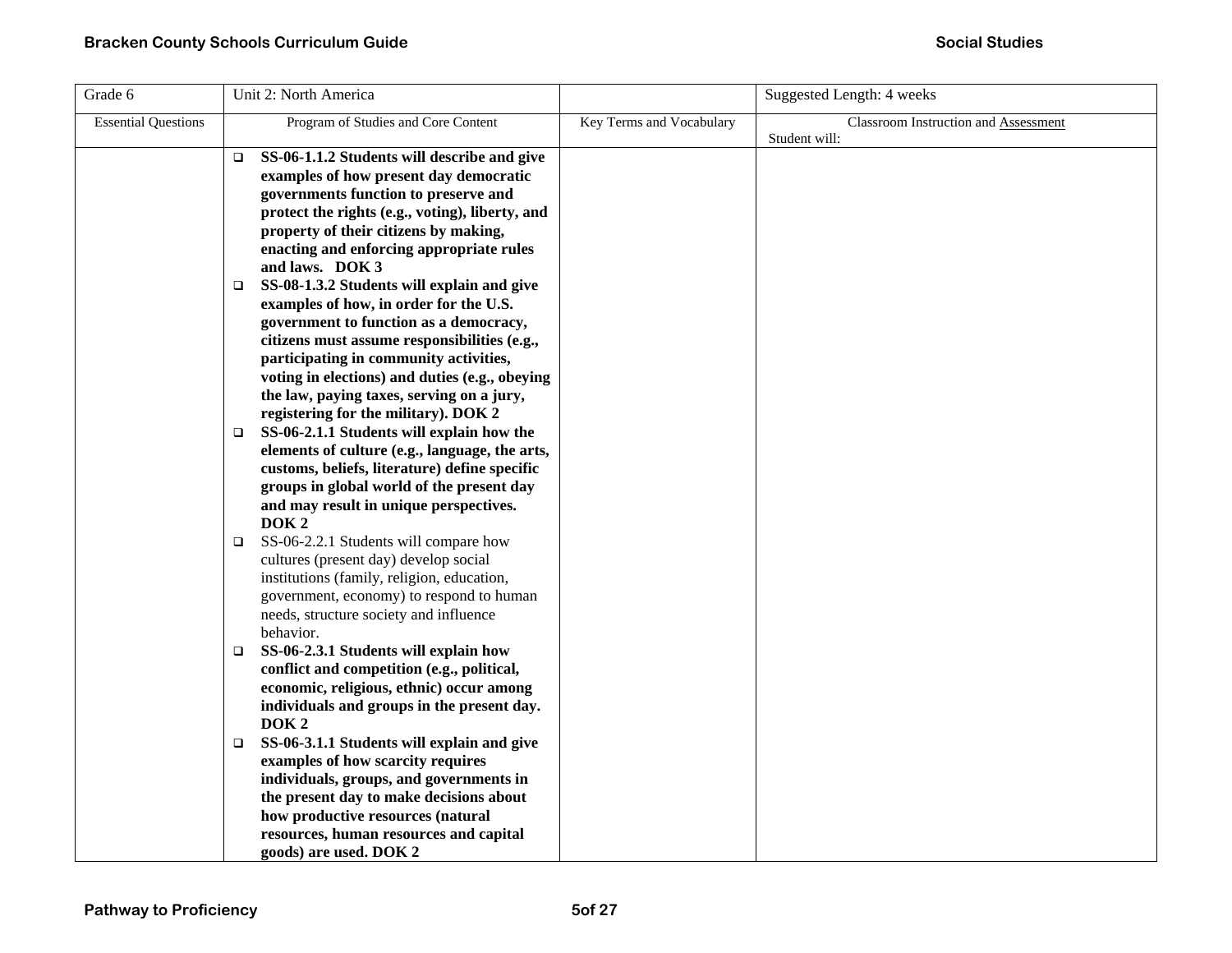| Grade 6                    | Unit 2: North America                                                                                                                                                                                                                                                                                                                                                                                                                                                                                                                                                                                                                                                                                                                                                                                                                                                               |                          | Suggested Length: 4 weeks                             |
|----------------------------|-------------------------------------------------------------------------------------------------------------------------------------------------------------------------------------------------------------------------------------------------------------------------------------------------------------------------------------------------------------------------------------------------------------------------------------------------------------------------------------------------------------------------------------------------------------------------------------------------------------------------------------------------------------------------------------------------------------------------------------------------------------------------------------------------------------------------------------------------------------------------------------|--------------------------|-------------------------------------------------------|
| <b>Essential Questions</b> | Program of Studies and Core Content                                                                                                                                                                                                                                                                                                                                                                                                                                                                                                                                                                                                                                                                                                                                                                                                                                                 | Key Terms and Vocabulary | Classroom Instruction and Assessment<br>Student will: |
|                            | SS-06-3.3.1 Students will explain how in<br>$\Box$<br>present day market economies, the prices<br>of goods and services are determined by<br>supply and demand. DOK 2<br>SS-06-3.3.2 Students will explain how money<br>$\Box$<br>(unit of account) can be used to express the<br>market value of goods and services and how<br>money makes it easier to trade, borrow, invest<br>and save in the present day.<br>SS-06-4.1.1 Students will use a variety of<br>$\Box$<br>geographic tools (maps, photographs,<br>charts, graphs, databases, satellite images)<br>to interpret patterns and locations on<br>Earth's surface in the present day. DOK 3<br>SS-06-4.1.2 Students will describe how<br>$\Box$<br>different factors (e.g., rivers, mountains,<br>plains) affect where human activities are<br>located in the present day.<br>SS-06-4.2.1 Students will describe how<br>□ |                          |                                                       |
|                            | regions in the present day are made<br>distinctive by human characteristics (e.g.,<br>dams, roads, urban centers) and physical<br>characteristics (e.g., mountains, bodies of<br>water, valleys) that create advantages and<br>disadvantages for human activities (e.g.,<br>exploration, migration, trade, settlement,<br>development). DOK 2<br>SS-06-4.2.2 Students will describe and give<br>□<br>examples of how places and regions in the<br>present day change over time as<br>technologies, resources and knowledge<br>become available. DOK 2<br>SS-06-4.4.2 Students will describe ways in<br>which the physical environment (e.g.,<br>natural resources, physical geography,<br>natural disasters) both promoted and<br>limited human activities (e.g., exploration,<br>migration, trade, settlement, development)<br>in the present day. DOK 2                           |                          |                                                       |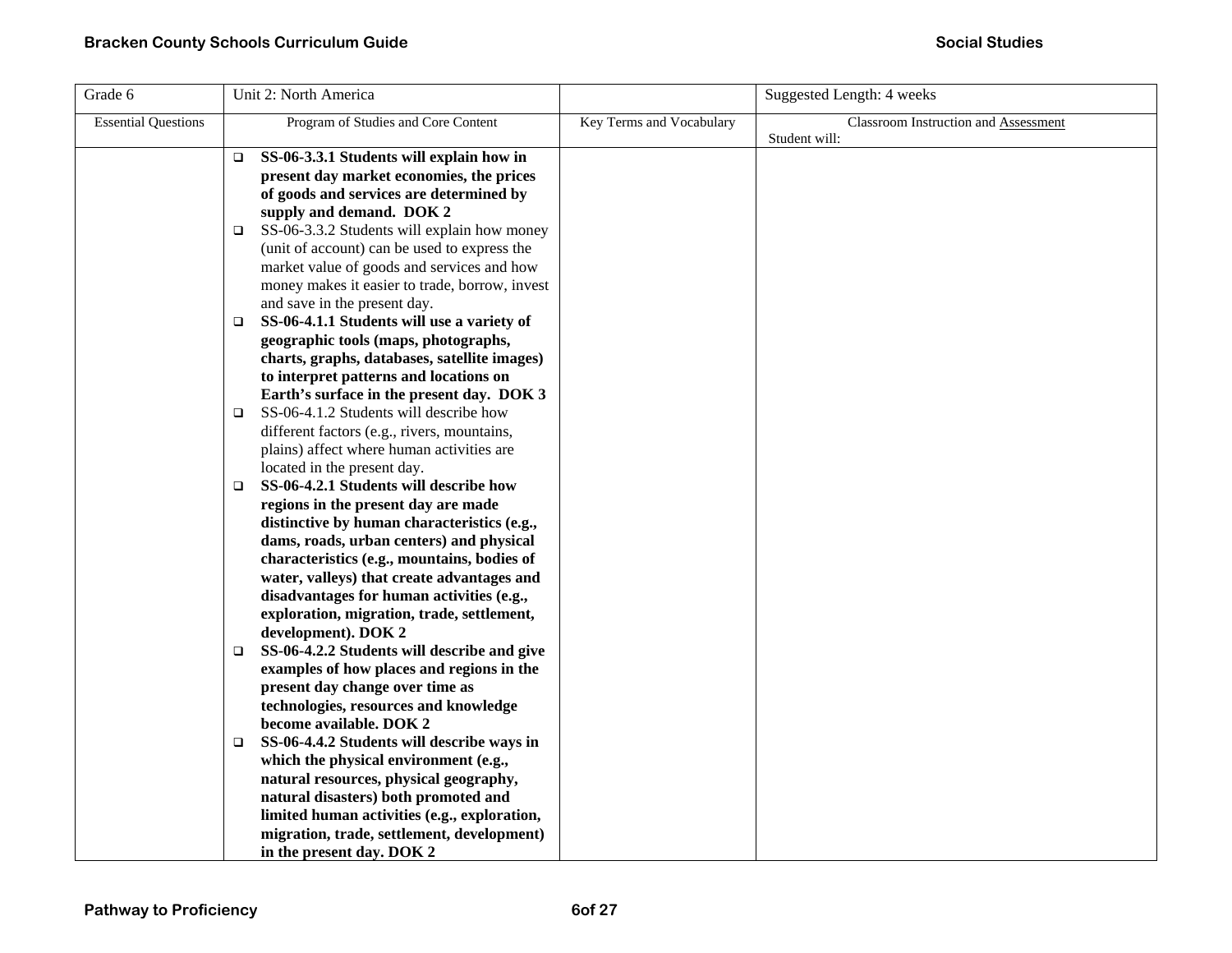| Grade 6                    | Unit 2: North America                        |                          | Suggested Length: 4 weeks                   |
|----------------------------|----------------------------------------------|--------------------------|---------------------------------------------|
| <b>Essential Questions</b> | Program of Studies and Core Content          | Key Terms and Vocabulary | <b>Classroom Instruction and Assessment</b> |
|                            |                                              |                          | Student will:                               |
|                            | SS-06-4.4.4 Students will explain how        |                          |                                             |
|                            | individual and group perspectives impact the |                          |                                             |
|                            | use of natural resources (e.g., urban        |                          |                                             |
|                            | development, recycling) in the present day.  |                          |                                             |

|          | Grade 6                                                                                                                                                                                                                                                                                                                                                                    | Unit 3: South, Central, and Latin America                                                                                                                                                                                                                                                                                                                                                                                                                                                                                                                                                                                                                                                                                                                                                                                                                                                                                                                                                                                                                                                                                 |                                                                                                                                                                                                                |                                                                                                                                                                                                                                                                                                                                                                                                                                                              |   | Suggested Length: 6 weeks                                                                                                                                                                                                                                                                                                                                                                                                                                                                                                                                                                                                                                                                                                                                                                                                                                                                            |
|----------|----------------------------------------------------------------------------------------------------------------------------------------------------------------------------------------------------------------------------------------------------------------------------------------------------------------------------------------------------------------------------|---------------------------------------------------------------------------------------------------------------------------------------------------------------------------------------------------------------------------------------------------------------------------------------------------------------------------------------------------------------------------------------------------------------------------------------------------------------------------------------------------------------------------------------------------------------------------------------------------------------------------------------------------------------------------------------------------------------------------------------------------------------------------------------------------------------------------------------------------------------------------------------------------------------------------------------------------------------------------------------------------------------------------------------------------------------------------------------------------------------------------|----------------------------------------------------------------------------------------------------------------------------------------------------------------------------------------------------------------|--------------------------------------------------------------------------------------------------------------------------------------------------------------------------------------------------------------------------------------------------------------------------------------------------------------------------------------------------------------------------------------------------------------------------------------------------------------|---|------------------------------------------------------------------------------------------------------------------------------------------------------------------------------------------------------------------------------------------------------------------------------------------------------------------------------------------------------------------------------------------------------------------------------------------------------------------------------------------------------------------------------------------------------------------------------------------------------------------------------------------------------------------------------------------------------------------------------------------------------------------------------------------------------------------------------------------------------------------------------------------------------|
|          | <b>Essential Questions</b>                                                                                                                                                                                                                                                                                                                                                 | Program of Studies and Core Content                                                                                                                                                                                                                                                                                                                                                                                                                                                                                                                                                                                                                                                                                                                                                                                                                                                                                                                                                                                                                                                                                       |                                                                                                                                                                                                                | Key Terms and Vocabulary                                                                                                                                                                                                                                                                                                                                                                                                                                     |   | Classroom Instruction and Assessment<br>Student will:                                                                                                                                                                                                                                                                                                                                                                                                                                                                                                                                                                                                                                                                                                                                                                                                                                                |
|          |                                                                                                                                                                                                                                                                                                                                                                            | <b>Program of Studies</b>                                                                                                                                                                                                                                                                                                                                                                                                                                                                                                                                                                                                                                                                                                                                                                                                                                                                                                                                                                                                                                                                                                 |                                                                                                                                                                                                                |                                                                                                                                                                                                                                                                                                                                                                                                                                                              |   |                                                                                                                                                                                                                                                                                                                                                                                                                                                                                                                                                                                                                                                                                                                                                                                                                                                                                                      |
| 1.<br>2. | How have<br>geographic<br>factors<br>influenced past<br>decisions and<br>events in South,<br>Central, and<br>Latin America?<br>How can the<br>five themes of<br>geography be<br>used to interpret<br>and evaluate the<br>impact of<br>human<br>settlement and<br>the interaction<br>of humans with<br>their<br>environments in<br>South, Central,<br>and Latin<br>America? | H-1 examine how human and physical<br>□<br>geography influence past decisions and<br>events.<br>H-2 analyze the influence of geographic<br>$\Box$<br>factors on past decisions and events.<br>H-3 evaluate past, current, and future issues<br>$\Box$<br>of land use (e.g., preservation, development,<br>modification) from geographic perspectives.<br>G-1 examine patterns on Earth's surface,<br>$\Box$<br>using geographic tools (e.g., maps, globes), to<br>identify where things (e.g., people, places,<br>landmarks) are, how they are arranged, and<br>why they are in particular locations.<br>G-2 analyze the physical and human<br>$\Box$<br>characteristics of places and regions.<br>G-3 evaluate the impact of human settlement<br>o<br>and the interaction of humans with their<br>environments.<br>G-4 use the five themes of geography<br>$\Box$<br>(location, place, regions, movement, and<br>relationships within places) to organize<br>information about various regions in the<br>modern world.<br>G-5 interpret current events in the United<br>$\Box$<br>States and the world from a geographic | $\Box$<br>$\Box$<br>$\Box$<br>$\Box$<br>$\Box$<br>$\Box$<br>$\Box$<br>$\Box$<br>$\Box$<br>$\Box$<br>$\Box$<br>$\Box$<br>$\Box$<br>$\Box$<br>$\Box$<br>$\Box$<br>$\Box$<br>$\Box$<br>$\Box$<br>$\Box$<br>$\Box$ | 5 Themes of<br>Geography<br>Latitude, Longitude<br>Tools such as maps and<br>globes.<br>Culture<br>Arts and Recreation<br><b>Natural Resources</b><br>Environment<br>Mayan<br>Mestizo<br>Diego Rivera<br>Octavio Paz<br><b>Native Americans</b><br>Religions<br>Economics<br><b>Boundaries</b><br><b>Physical Features</b><br>Land Bridge<br>❏<br>Peninsula<br>$\Box$<br>Service Industries<br><b>Subsistence Farming</b><br>Adobe<br>Landforms<br>Volcanoes | ❏ | SIMULATION: A Race Through Latin America<br>Round 1: Mexico and Central America<br>Model of an Aztec of Mayan temple.<br>Model of boat and butterfly nets used on<br>2.<br>Lake Patzcuaro.<br>Clay copy of Aztec Calendar stone.<br>Write a message using Rebus writing similar<br>4.<br>to what the Aztecs might have used.<br>A Chart showing the Mayan number system<br>Make a tumpline and demonstrate how it is<br>6.<br>used.<br>Use paper mosaics to make a picture, mask,<br>7.<br>or Indian pattern.<br>A map of Mayan ruins that can be found<br>today.<br>A play on the life of Cortes.<br>Model of Xochimilco.<br>10 <sub>1</sub><br>Dramatize or create a play of when Cortes<br>11.<br>met Montezuma.<br>12. Teach the class how to play the Mayan Ball<br>game.<br>13. Draw a large map/mural of Tenochtitian.<br>14. Write an imaginary diary of a soldier<br>traveling with Cortes. |
| 3.       | How have<br>economic                                                                                                                                                                                                                                                                                                                                                       | perspective.<br>E-1 understand the concept of scarcity<br>$\Box$                                                                                                                                                                                                                                                                                                                                                                                                                                                                                                                                                                                                                                                                                                                                                                                                                                                                                                                                                                                                                                                          | $\Box$<br>$\Box$                                                                                                                                                                                               | Hurricanes<br>Hydroelectric Power                                                                                                                                                                                                                                                                                                                                                                                                                            |   | 15. Draw and explain the symbol of Mexico<br>shown on its flag and coat of arms.                                                                                                                                                                                                                                                                                                                                                                                                                                                                                                                                                                                                                                                                                                                                                                                                                     |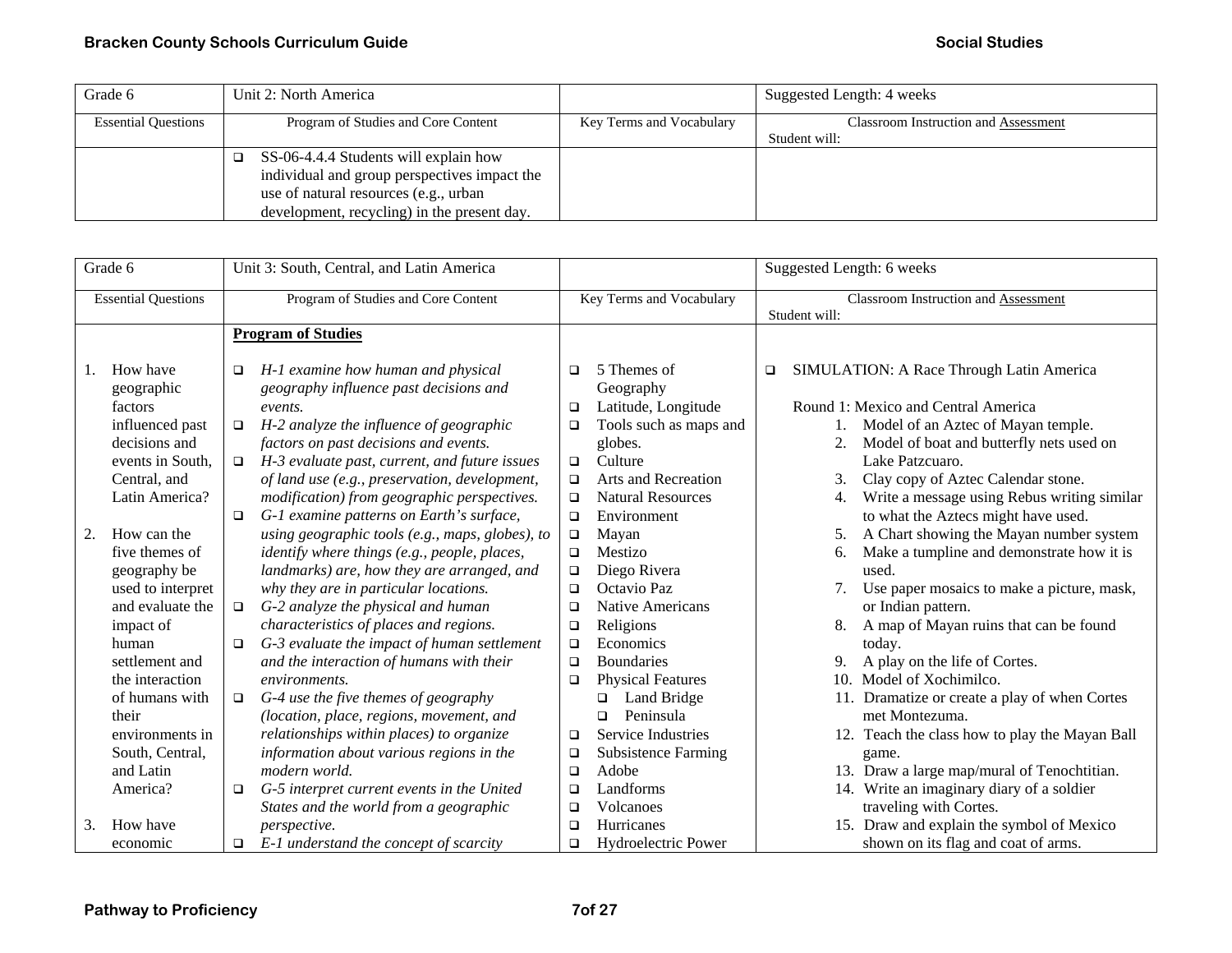| Grade 6                                                                                                                                                                                                                                                      | Unit 3: South, Central, and Latin America                                                                                                                                                                                                                                                                                                                                                                                                                                                                                                                                                                                                                                                                                                                            |                          | Suggested Length: 6 weeks                                                                                                                                                                                                                                                                                                                                                                                                                                                                                                                                                                                                                            |
|--------------------------------------------------------------------------------------------------------------------------------------------------------------------------------------------------------------------------------------------------------------|----------------------------------------------------------------------------------------------------------------------------------------------------------------------------------------------------------------------------------------------------------------------------------------------------------------------------------------------------------------------------------------------------------------------------------------------------------------------------------------------------------------------------------------------------------------------------------------------------------------------------------------------------------------------------------------------------------------------------------------------------------------------|--------------------------|------------------------------------------------------------------------------------------------------------------------------------------------------------------------------------------------------------------------------------------------------------------------------------------------------------------------------------------------------------------------------------------------------------------------------------------------------------------------------------------------------------------------------------------------------------------------------------------------------------------------------------------------------|
| <b>Essential Questions</b>                                                                                                                                                                                                                                   | Program of Studies and Core Content                                                                                                                                                                                                                                                                                                                                                                                                                                                                                                                                                                                                                                                                                                                                  | Key Terms and Vocabulary | Classroom Instruction and Assessment                                                                                                                                                                                                                                                                                                                                                                                                                                                                                                                                                                                                                 |
| factors<br>impacted<br>societies and<br>governments in<br>South, Central,<br>and Latin<br>America?<br>What role does<br>4.<br>government<br>play in South,<br>Central, and<br>Latin America?<br>How can man<br>5.<br>benefit from<br>developing a<br>greater | (imbalance between unlimited wants and<br>limited resources) as it applies to individuals,<br>societies, and governments across geographic<br>regions.<br>E-2 explain economic concepts (e.g., supply,<br>$\Box$<br>demand, money as a form of exchange, goods,<br>services, markets, competition, opportunity<br>cost) as they apply in regard to individuals,<br>societies, and governments.<br>E-3 recognize that all regions must address<br>$\Box$<br>the questions of production, distribution, and<br>consumption and recognize how their<br>resources are used to produce goods and<br>services.<br>E-4 compare and contrast ways that regions<br>$\Box$<br>increase their productivity.<br>E-5 examine economic interdependence<br>$\Box$<br>among regions. |                          | Student will:<br>16. Make individual flags of each country.<br>17. Design and create a model of the Panama<br>Canal.<br>18. Use different medium and resources to make<br>an Aztec or Mayan mask or jewelry.<br>19. Bake All Soul's Day Cookies and explain the<br>importance of All Souls Day. 6.2.1.1 DOK 2<br>Round 2: West Indies<br>1. Explain what Calypso Music is and<br>compose a calypso song. 6.2.1.1 DOK 2<br>2. A large world map showing the trade winds.<br>6.4.1.1 DOK 3<br>3. Play of Pirates and Treasures.<br>4. Read Treasure Island and tell us about it or<br>make it into a play.<br>5. Make a Treasure Map (Burn the edges). |
| appreciation of<br>South, Central,<br>and Latin<br>America?                                                                                                                                                                                                  | GC-1 compare and contrast forms of<br>$\Box$<br>government in the modern world.<br>GC-2 analyze how governments reflect and<br>$\Box$<br>impact culture.<br>GC-3 examine the relationship between<br>$\Box$<br>governments and the rights of individuals.<br>CS-1 examine the concept of culture in the<br>$\Box$<br>modern world.<br>CS-2 compare cultural and social institutions<br>$\Box$<br>from various regions and how they address<br>human needs.<br>CS-3 analyze social interactions, including<br>$\Box$<br>conflict and cooperation, among individuals<br>and groups around the world.<br><b>Core Content</b><br>SS-06-1.1.1 Students will compare<br>$\Box$<br>purposes and sources of power in the most                                                |                          | 6.4.1.1 DOK 3<br>6. Write a story about Treasure Hunters<br>(modern of long time ago).<br>Make large poster showing the flags of each<br>7.<br>country.<br>8. Paint a mural of pirates attacking a galleon<br>(pirate ship). 6.2.1.1 DOK 2<br>9. Create your own Pirate Flag.<br>10. Learn how to Limbo and teach the rest of<br>the class. 6.2.1.1 DOK 2<br>11. Plan a cruise of the West Indies and pretend<br>you are the cruise director. What will we see<br>and what will we do? 6.2.2.1<br>12. Read Treasure Island and make it into a<br>play.<br>Round 3: South America<br>1. Demonstrate how to finger weave.<br>Make a Paper Mola.<br>2.  |
|                                                                                                                                                                                                                                                              | common forms of government (monarchy,                                                                                                                                                                                                                                                                                                                                                                                                                                                                                                                                                                                                                                                                                                                                |                          | 3.<br>Mural of a Mardi Gras scene. 6.2.2.1                                                                                                                                                                                                                                                                                                                                                                                                                                                                                                                                                                                                           |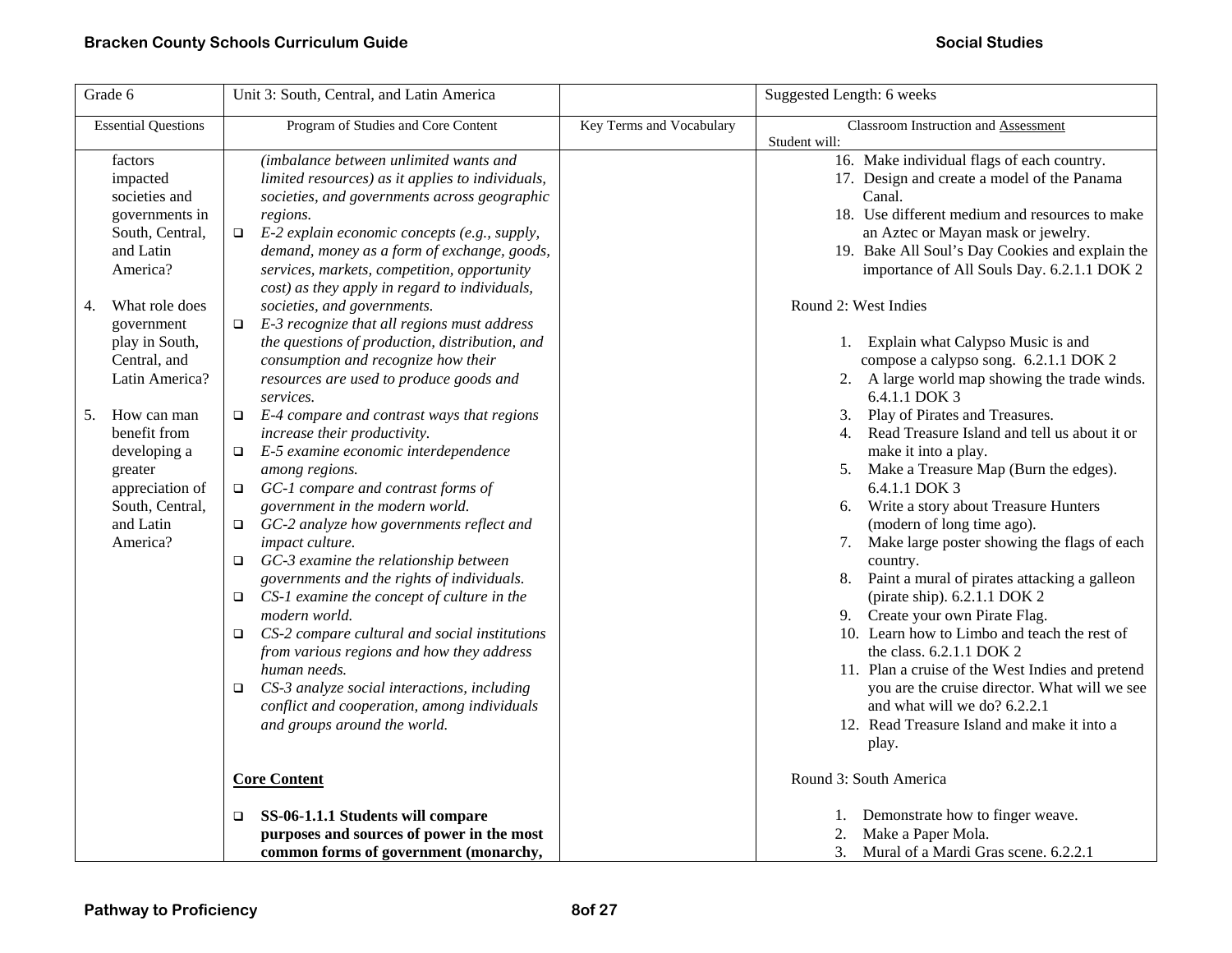| Grade 6                    | Unit 3: South, Central, and Latin America                                                                                                                                                                                                                                                                                            |                          | Suggested Length: 6 weeks                                                                                                                                                                                                                                                                                                       |
|----------------------------|--------------------------------------------------------------------------------------------------------------------------------------------------------------------------------------------------------------------------------------------------------------------------------------------------------------------------------------|--------------------------|---------------------------------------------------------------------------------------------------------------------------------------------------------------------------------------------------------------------------------------------------------------------------------------------------------------------------------|
| <b>Essential Questions</b> | Program of Studies and Core Content                                                                                                                                                                                                                                                                                                  | Key Terms and Vocabulary | Classroom Instruction and Assessment                                                                                                                                                                                                                                                                                            |
|                            | democracy, republic, dictatorship) in the<br>present day. DOK 2<br>SS-06-2.1.1 Students will explain how the<br>o.<br>elements of culture (e.g., language, the arts,<br>customs, beliefs, literature) define specific<br>groups in the global world of the present<br>day and may result in unique perspectives.<br>DOK <sub>2</sub> |                          | Student will:<br>Chart showing Piranhas and Electric Eels<br>4.<br>and why they are dangerous.<br>5. Make carving of statues found on Easter<br>Island.<br>Carve a Llama, make a poster demonstrating<br>6.<br>its uses.<br>Play of Pizarro and the Inca Ruler.<br>7.<br>Bring in different music types and singers             |
|                            | SS-06-2.2.1 Students will compare how<br>o.<br>cultures (present day) develop social<br>institutions (family, religion, education,<br>government, economy) to respond to human<br>needs, structure society, and influence<br>behavior.                                                                                               |                          | from Bosa Nova to Hector Villa Lobos.<br>6.2.1.1 DOK 2<br>9. Make a chart comparing our cowboy and the<br>South American gaucho.<br>10. Dramatize and illustrate a legend of the Incas<br>or ancient Peru.                                                                                                                      |
|                            | SS-06-3.1.1 Students will explain and give<br>o.<br>examples of how scarcity requires<br>individuals, groups and governments in the<br>present day to make decisions about how<br>productive resources (natural resources,<br>human resources and capital goods) are                                                                 |                          | 11. Model of Machu Picchu. 6.2.1.1 DOK 2<br>12. Draw a bola and demonstrate its use.<br>13. Mural or diorama of Amazon Region. 6.2.1.1<br>DOK <sub>2</sub><br><b>Dramatize:</b> Role-play in the construction of the Panama<br>$\Box$                                                                                           |
|                            | used. DOK 2<br>SS-06-3.2.1 Students will compare present<br>$\Box$<br>day economic systems (traditional,                                                                                                                                                                                                                             |                          | Canal and prepare a skit for class presentation. 6.4.2.1<br>DOK <sub>2</sub><br>Research the importance and the purposes of a canal<br>$\Box$                                                                                                                                                                                   |
|                            | command, market, mixed). DOK 2<br>SS-06-3.3.1 Students will explain how in<br>$\Box$<br>present day market economies, the prices<br>of goods and services are determined by                                                                                                                                                          |                          | lock at the Panama Canal. Draw a picture of the lock<br>showing the importance and the function.<br><b>Community Involvement: Jeff McEldowney, teacher</b><br>$\Box$<br>at MCMS, has visited parts of South America (Brazil,                                                                                                    |
|                            | supply and demand. DOK 2<br>SS-06-4.1.1 Students will use a variety of<br>$\Box$<br>geographic tools (maps, photographs,<br>charts, graphs, databases, satellite images)<br>to interpret patterns and locations on<br>Earth's surface in the present day. DOK 3                                                                      |                          | Rio de Janeiro) through a funded trip from the Rotary<br>Club in Maysville. Mr. McEldowney will be a guest<br>speaker and show the students different things from<br>South America. The students will then write a reflection<br>of different things that they learned and witnessed from<br>Mr. McEldowney. 6.2.1.1 DOK 2      |
|                            | SS-06-4.1.2 Students will describe how<br>$\Box$<br>different factors (e.g., rivers, mountains,<br>plains) affect where human activities are<br>located in the present day.<br>SS-06-4.2.1 Students will describe how<br>◻<br>regions in the present day are made                                                                    |                          | Open Response: List and explain the geographical<br>$\Box$<br>obstacles Panama presented to the building of a canal.<br>Describe how the workers met those challenges? 6.4.2.1<br>DOK <sub>2</sub><br>Create a rain stick. The students will create a rain stick<br>$\Box$<br>in class to imitate the sounds of the Amazon Rain |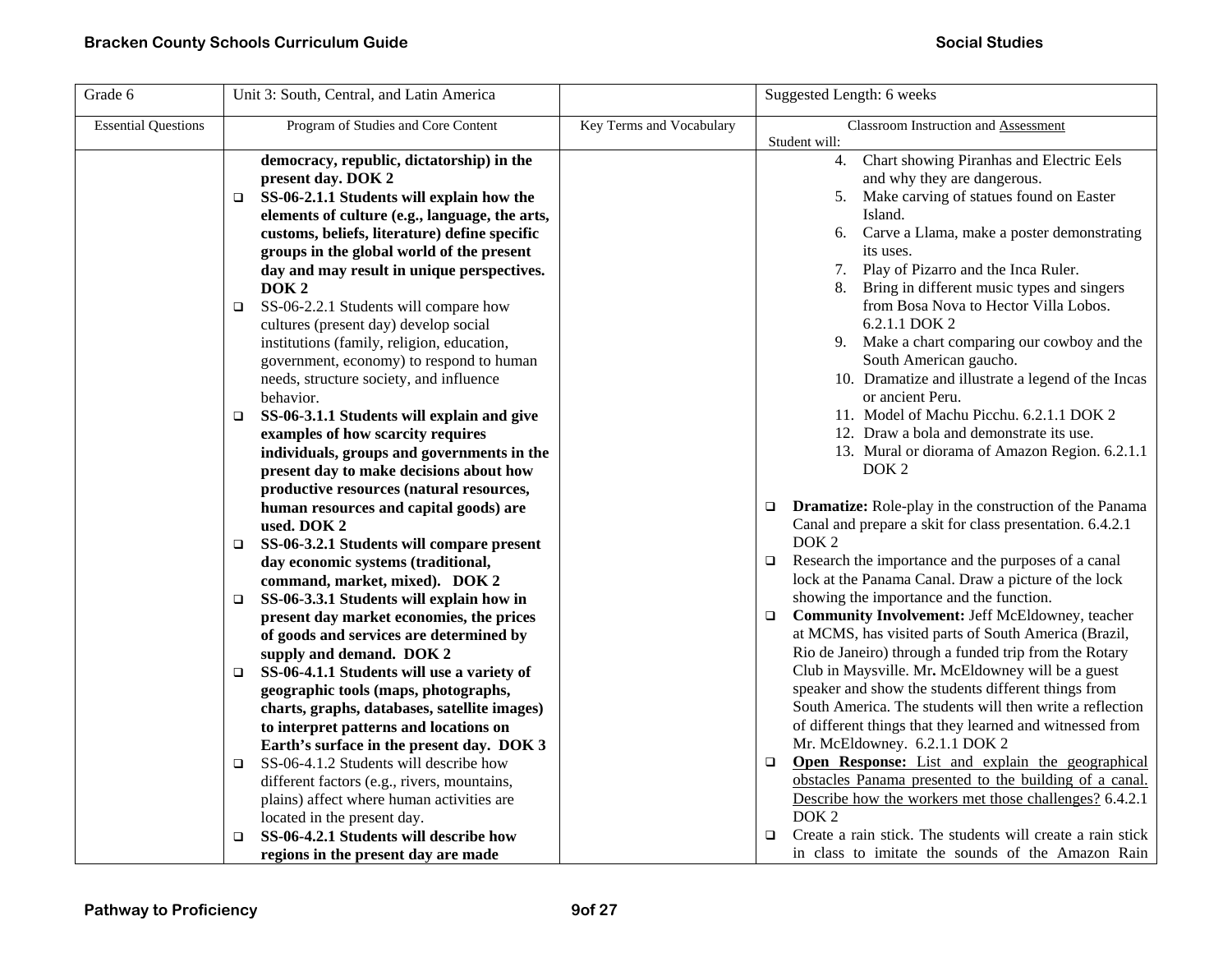| <b>Essential Questions</b> | Program of Studies and Core Content                                                                                                                                                                                                                                                                                                                                                                                                                                                                                                                                                                                                                                                                                                                                                                                                                                                                                                                                                                                                                                                                                                                                                                                                                                                                                                                                                                                                                                                                                         |                          |                                                                                                                                                                                                                                                                                                                                                                                                                                                                                                                                                                                                                                                                                                                                                                        |
|----------------------------|-----------------------------------------------------------------------------------------------------------------------------------------------------------------------------------------------------------------------------------------------------------------------------------------------------------------------------------------------------------------------------------------------------------------------------------------------------------------------------------------------------------------------------------------------------------------------------------------------------------------------------------------------------------------------------------------------------------------------------------------------------------------------------------------------------------------------------------------------------------------------------------------------------------------------------------------------------------------------------------------------------------------------------------------------------------------------------------------------------------------------------------------------------------------------------------------------------------------------------------------------------------------------------------------------------------------------------------------------------------------------------------------------------------------------------------------------------------------------------------------------------------------------------|--------------------------|------------------------------------------------------------------------------------------------------------------------------------------------------------------------------------------------------------------------------------------------------------------------------------------------------------------------------------------------------------------------------------------------------------------------------------------------------------------------------------------------------------------------------------------------------------------------------------------------------------------------------------------------------------------------------------------------------------------------------------------------------------------------|
|                            |                                                                                                                                                                                                                                                                                                                                                                                                                                                                                                                                                                                                                                                                                                                                                                                                                                                                                                                                                                                                                                                                                                                                                                                                                                                                                                                                                                                                                                                                                                                             | Key Terms and Vocabulary | Classroom Instruction and Assessment<br>Student will:                                                                                                                                                                                                                                                                                                                                                                                                                                                                                                                                                                                                                                                                                                                  |
|                            | distinctive by human characteristics (e.g.,<br>dams, roads, urban centers) and physical<br>characteristics (e.g., mountains, bodies of<br>water, valleys) that create advantages and<br>disadvantages for human activities (e.g.,<br>exploration, migration, trade, settlement,<br>development). DOK 2<br>SS-06-4.2.2 Students will describe and give<br>□<br>examples of how places and regions in the<br>present day change over time as<br>technologies, resources, and knowledge<br>become available. DOK 2<br>SS-06-4.3.1 Students will describe patterns<br>□<br>of human settlement in the present day and<br>explain how these patterns are influenced<br>by human needs. DOK 2<br>SS-06-4.3.2 Students will explain why and<br>o.<br>give examples of how human populations<br>may change and/or migrate because of<br>factors such as war, famine, disease,<br>economic opportunity and technology in<br>the present day. DOK 3<br>SS-06-4.4.1 Students will explain how<br>$\Box$<br>technology in the present day assists<br>human modification (e.g., irrigation,<br>clearing land, building roads) of the<br>physical environment in regions. DOK 2<br>SS-06-4.4.2 Students will describe ways in<br>□<br>which the physical environment (e.g.,<br>natural resources, physical geography,<br>natural disasters) both promotes and limits<br>human activities (e.g., exploration,<br>migration, trade, settlement, development)<br>in the present day. DOK 2<br>SS-06-4.4.3 Students will explain how the<br>❏ |                          | Forest. 6.2.1.1 DOK 2<br>Plan a Fiesta - Students will plan a Fiesta after the<br>$\Box$<br>completion of the SIMULATION- A Race Through<br>Latin America.<br>$\Box$<br>Some Activities include:<br>1. Decorating the room.<br>2.<br>Making a Piñata.<br>3. Plan food.<br>4.<br>Play games.<br>Bring in Music typical of all areas.<br>5.<br>6. Dress up in costumes (gaucho, bullfighter,<br>Spanish Dancer, Inca Chieftain).<br>Redo any activity from any of the three<br>7.<br>rounds that the class especially liked. 6.2.1.1<br>DOK <sub>2</sub><br>Students will label the countries of Central America,<br>$\Box$<br>West Indies, and South America on a map. 6.4.1.1 DOK<br>3<br>Facts sheets – government, economy, etc. 6.3.2.1,<br>$\Box$<br>6.1.1.1 DOK 2 |
|                            | natural resources of a place or region impact<br>its political, social, and economic<br>development in the present day.<br>SS-06-4.4.4 Students will explain how<br>o.                                                                                                                                                                                                                                                                                                                                                                                                                                                                                                                                                                                                                                                                                                                                                                                                                                                                                                                                                                                                                                                                                                                                                                                                                                                                                                                                                      |                          |                                                                                                                                                                                                                                                                                                                                                                                                                                                                                                                                                                                                                                                                                                                                                                        |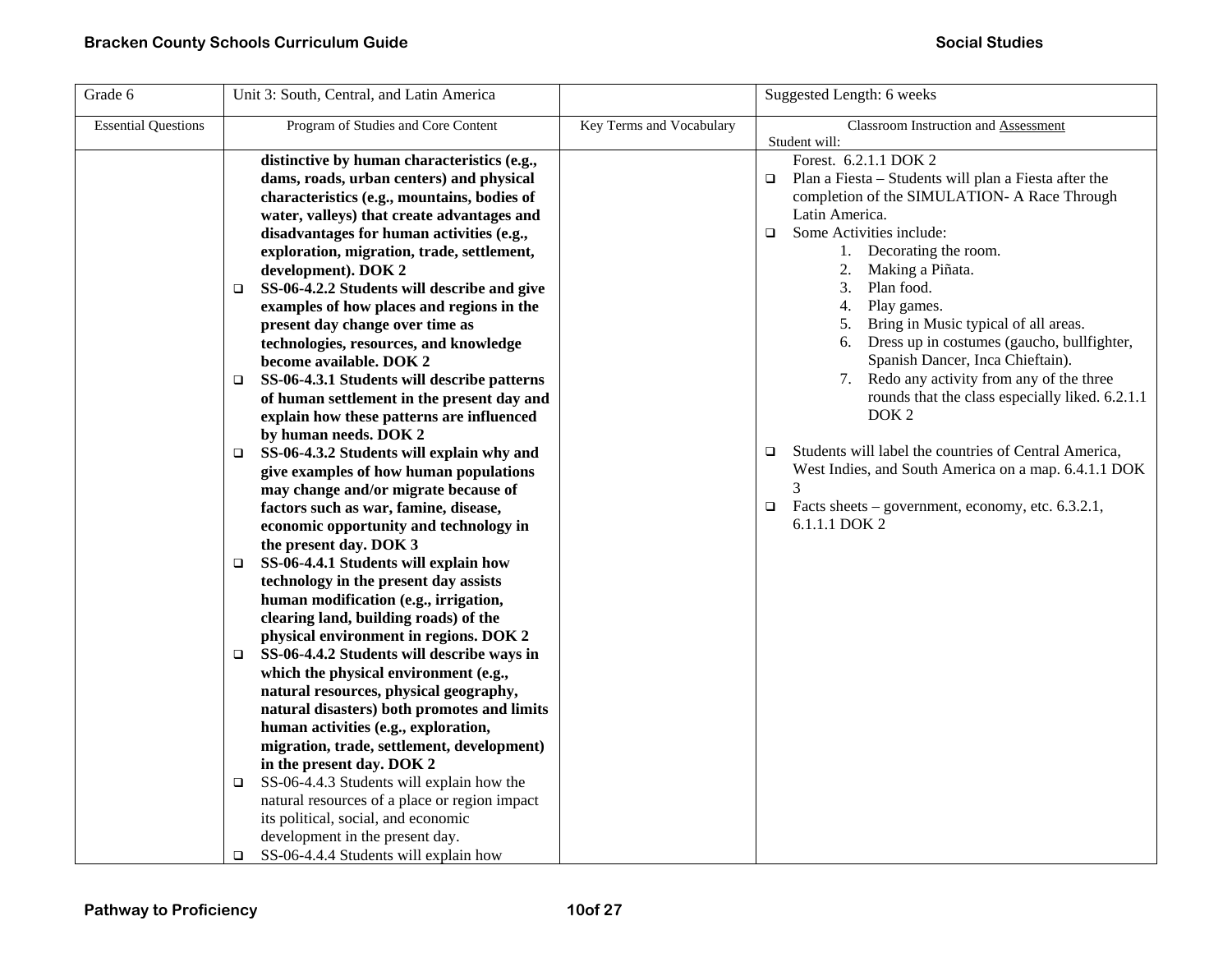| Grade 6                    | Unit 3: South, Central, and Latin America    |                          | Suggested Length: 6 weeks            |
|----------------------------|----------------------------------------------|--------------------------|--------------------------------------|
| <b>Essential Questions</b> | Program of Studies and Core Content          | Key Terms and Vocabulary | Classroom Instruction and Assessment |
|                            |                                              |                          | Student will:                        |
|                            | individual and group perspectives impact the |                          |                                      |
|                            | use of natural resources (e.g., urban        |                          |                                      |
|                            | development, recycling) in the present day.  |                          |                                      |

|    | Grade 6                                                                                                                                                                                     | Unit 4: Europe                                                                                                                                                                                                                                                                                                                                                                                                                                                                                                                                                                               |                                                                    |                                                                                                                                                                          |                            | Suggested Length: 6 weeks                                                                                                                                                                                                                                                                                                                                                                                                                                                                                                                                                                                                                                            |
|----|---------------------------------------------------------------------------------------------------------------------------------------------------------------------------------------------|----------------------------------------------------------------------------------------------------------------------------------------------------------------------------------------------------------------------------------------------------------------------------------------------------------------------------------------------------------------------------------------------------------------------------------------------------------------------------------------------------------------------------------------------------------------------------------------------|--------------------------------------------------------------------|--------------------------------------------------------------------------------------------------------------------------------------------------------------------------|----------------------------|----------------------------------------------------------------------------------------------------------------------------------------------------------------------------------------------------------------------------------------------------------------------------------------------------------------------------------------------------------------------------------------------------------------------------------------------------------------------------------------------------------------------------------------------------------------------------------------------------------------------------------------------------------------------|
|    |                                                                                                                                                                                             |                                                                                                                                                                                                                                                                                                                                                                                                                                                                                                                                                                                              |                                                                    |                                                                                                                                                                          |                            |                                                                                                                                                                                                                                                                                                                                                                                                                                                                                                                                                                                                                                                                      |
|    | <b>Essential Questions</b>                                                                                                                                                                  | Program of Studies and Core Content                                                                                                                                                                                                                                                                                                                                                                                                                                                                                                                                                          |                                                                    | Key Terms and Vocabulary                                                                                                                                                 |                            | Classroom Instruction and Assessment<br>Student will:                                                                                                                                                                                                                                                                                                                                                                                                                                                                                                                                                                                                                |
|    |                                                                                                                                                                                             | <b>Program of Studies</b>                                                                                                                                                                                                                                                                                                                                                                                                                                                                                                                                                                    |                                                                    |                                                                                                                                                                          |                            |                                                                                                                                                                                                                                                                                                                                                                                                                                                                                                                                                                                                                                                                      |
|    |                                                                                                                                                                                             |                                                                                                                                                                                                                                                                                                                                                                                                                                                                                                                                                                                              |                                                                    |                                                                                                                                                                          |                            |                                                                                                                                                                                                                                                                                                                                                                                                                                                                                                                                                                                                                                                                      |
| 1. | How have<br>geographic<br>factors<br>influenced past<br>decisions and<br>events in<br>Europe?                                                                                               | H-1 examine how human and physical<br>$\Box$<br>geography influence past decisions and<br>events.<br>H-2 analyze the influence of geographic<br>$\Box$<br>factors on past decisions and events.<br>H-3 evaluate past, current, and future issues<br>$\Box$<br>of land use (e.g., preservation, development,                                                                                                                                                                                                                                                                                  | $\Box$<br>$\Box$<br>$\Box$<br>$\Box$<br>$\Box$<br>$\Box$<br>$\Box$ | Themes of Geography<br>Landmarks<br><b>Historical Figures</b><br><b>Industrial Revolution</b><br>Democracy<br>Monarchy<br>Communism                                      | □<br>$\Box$<br>$\Box$      | Design a Euro banknote and coin to represent the United<br>Kingdom and explain to the class why you chose those<br>symbols. 6.3.3.1 DOK 2<br>Create Mock Passports while learning the purpose of a<br>passport. 6.2.2.1, 6.2.2.2 DOK 2<br>Research a European country including various aspects<br>such as history, cultural achievements, holidays,                                                                                                                                                                                                                                                                                                                 |
| 2. | How can the                                                                                                                                                                                 | modification) from geographic perspectives.<br>G-1 examine patterns on Earth's surface,<br>$\Box$                                                                                                                                                                                                                                                                                                                                                                                                                                                                                            | $\Box$<br>$\Box$                                                   | Religions<br>Development of                                                                                                                                              |                            | currency, famous people, etc and prepare a report to be<br>presented to the class. 6.2.2.1, 6.2.2.2 DOK 2                                                                                                                                                                                                                                                                                                                                                                                                                                                                                                                                                            |
|    | five themes of<br>geography be<br>used to interpret<br>and evaluate the<br>impact of<br>human<br>settlement and<br>the interaction<br>of humans with<br>their<br>environments in<br>Europe? | using geographic tools (e.g., maps, globes), to<br>identify where things (e.g., people, places,<br>landmarks) are, how they are arranged, and<br>why they are in particular locations.<br>G-2 analyze the physical and human<br>$\Box$<br>characteristics of places and regions.<br>G-3 evaluate the impact of human settlement<br>$\Box$<br>and the interaction of humans with their<br>environments.<br>G-4 use the five themes of geography<br>$\Box$<br>(location, place, regions, movement, and<br>relationships within places) to organize<br>information about various regions in the | $\Box$<br>$\Box$<br>$\Box$<br>□<br>$\Box$                          | Democracy in Great<br><b>Britain</b><br>Values, Traditions<br>United Kingdom<br>(Wales, Scotland,<br>England, Northern<br>Ireland)<br>Republic<br>Holocaust<br>Autobahns | $\Box$<br>$\Box$<br>$\Box$ | <b>Community Involvement:</b><br>Guest Speaker - Barbara Brockwell Kelsch will come to<br>the classroom and speak about the culture of the United<br>Kingdom. Mrs. Kelsch is a native of Yorkshire,<br>England. 6.2.2.1 DOK 2<br>Make a picture book of at least 10 Inventors and<br>Inventions of the Industrial Revolution. Include where it<br>was invented, why it was invented, and what impact it<br>had on history. 6.4.2.2 DOK 2<br>Create a picture book of a child's life during the<br>Industrial Revolution. Explain Child Labor Laws and<br>how they affected the lives of young children and adults<br>during the Industrial Revolution. 6.4.2.2 DOK 2 |
| 3. | How have<br>economic<br>factors<br>impacted<br>societies and<br>governments in                                                                                                              | modern world.<br>G-5 interpret current events in the United<br>$\Box$<br>States and the world from a geographic<br><i>perspective.</i><br>E-1 understand the concept of scarcity<br>$\Box$<br><i>(imbalance between unlimited wants and</i> )                                                                                                                                                                                                                                                                                                                                                |                                                                    |                                                                                                                                                                          | $\Box$<br>$\Box$<br>$\Box$ | Make A Venn diagram comparing life of a child<br>during the Industrial Revolution and the life of a child<br>present day. 6.4.2.2 DOK 2<br>Compare climate of Brooksville, KY with that of a<br>European country.<br>Make an illustrated chart of a famous people from an                                                                                                                                                                                                                                                                                                                                                                                            |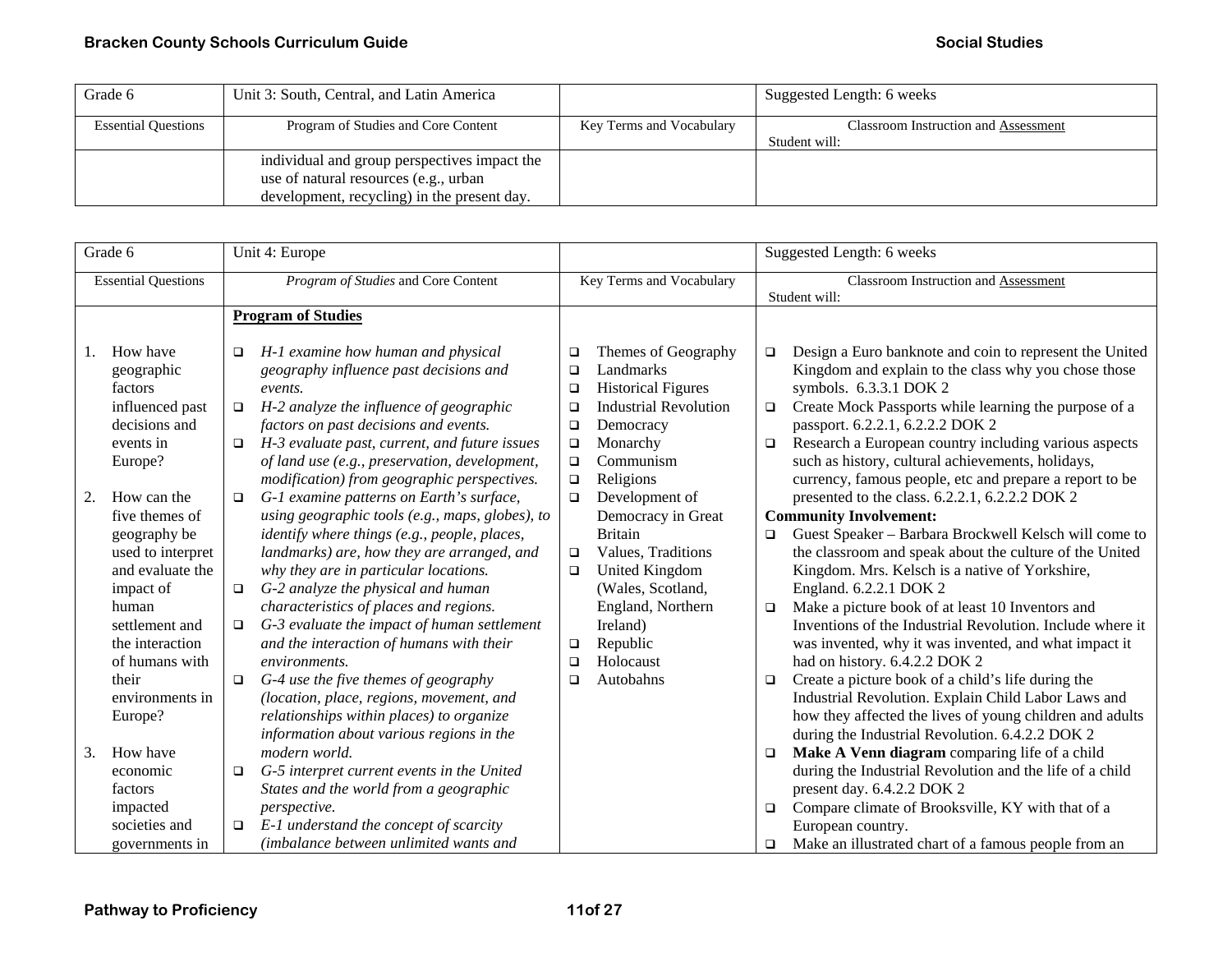| Grade 6                    | Unit 4: Europe                                                                             | Suggested Length: 6 weeks |                                                                                                                  |  |
|----------------------------|--------------------------------------------------------------------------------------------|---------------------------|------------------------------------------------------------------------------------------------------------------|--|
| <b>Essential Questions</b> | Program of Studies and Core Content                                                        | Key Terms and Vocabulary  | Classroom Instruction and Assessment                                                                             |  |
|                            |                                                                                            |                           | Student will:                                                                                                    |  |
| Europe?                    | limited resources) as it applies to individuals,                                           |                           | assigned European country. Include each person's name,<br>birthplace, birth and death date, and achievements. Be |  |
|                            | societies, and governments across geographic                                               |                           |                                                                                                                  |  |
| What role does<br>4.       | regions.                                                                                   |                           | sure to justify why that person is of importance in that                                                         |  |
| government                 | E-2 explain economic concepts (e.g., supply,<br>$\Box$                                     |                           | country. 7.5.1.2 DOK 3                                                                                           |  |
| play in Europe?            | demand, money as a form of exchange, goods,<br>services, markets, competition, opportunity |                           | Review the following Internet site<br>$\Box$<br>http://www.pbs.org/wgbh/nova/holocaust/ and learn                |  |
| How can man<br>5.          |                                                                                            |                           | about different horrifying events of the Holocaust.                                                              |  |
| benefit from               | cost) as they apply in regard to individuals,                                              |                           | 7.5.1.2 DOK 3                                                                                                    |  |
|                            | societies, and governments.                                                                |                           |                                                                                                                  |  |
| developing a               | E-3 recognize that all regions must address<br>$\Box$                                      |                           | View the movie: "Life Story of Anne Frank" and create<br>$\Box$                                                  |  |
| greater                    | the questions of production, distribution, and                                             |                           | timelines of her life and history. 7.5.1.2 DOK 3                                                                 |  |
| appreciation of            | consumption and recognize how their                                                        |                           | Open-Response Assessment: Define the word<br>$\Box$                                                              |  |
| Europe?                    | resources are used to produce goods and                                                    |                           | prejudice. Now knowing the definition of prejudice do                                                            |  |
|                            | services.                                                                                  |                           | you think that it played a role in the Holocaust? If so,                                                         |  |
|                            | E-4 compare and contrast ways that regions<br>$\Box$                                       |                           | how? If not, why not? Be able to justify your answer.                                                            |  |
|                            | increase their productivity.                                                               |                           | Make sure your answer is a 1 page. 6.4.2.2 DOK 2                                                                 |  |
|                            | E-5 examine economic interdependence<br>$\Box$                                             |                           | The students will be able to speak and comprehend<br>$\Box$                                                      |  |
|                            | among regions.                                                                             |                           | words from several different languages (French,                                                                  |  |
|                            | GC-1 compare and contrast forms of<br>$\Box$                                               |                           | Spanish, etc.). 6.2.2.1 DOK 2                                                                                    |  |
|                            | government in the modern world.                                                            |                           | Compare and Contrast Italian cuisine (Pasta) with<br>$\Box$                                                      |  |
|                            | GC-2 analyze how governments reflect and<br>$\Box$                                         |                           | American cuisine. 6.2.2.1 DOK 2                                                                                  |  |
|                            | impact culture.                                                                            |                           | Create a chart listing any five countries of Europe. For<br>$\Box$                                               |  |
|                            | GC-3 examine the relationship between<br>$\Box$                                            |                           | each country, include the climate, vegetation, and                                                               |  |
|                            | governments and the rights of individuals.                                                 |                           | natural resources. Be sure to explain how vegetation is                                                          |  |
|                            | CS-1 examine the concept of culture in the<br>$\Box$                                       |                           | affected by the climate of different countries of Europe.                                                        |  |
|                            | modern world.                                                                              |                           | 6.4.4.3                                                                                                          |  |
|                            | CS-2 compare cultural and social institutions<br>$\Box$                                    |                           | Design a culture/society bulletin board using actual<br>$\Box$                                                   |  |
|                            | from various regions and how they address                                                  |                           | postcards or ones they create illustrating an assigned                                                           |  |
|                            | human needs.                                                                               |                           | countries unique cultural features. 6.2.2.1 DOK 2                                                                |  |
|                            | CS-3 analyze social interactions, including<br>$\Box$                                      |                           | The students will complete a map of the 12 European<br>$\Box$                                                    |  |
|                            | conflict and cooperation, among individuals                                                |                           | countries that have adopted the Euro: A universal                                                                |  |
|                            | and groups around the world.                                                               |                           | European currency. 6.4.1.1 DOK 3                                                                                 |  |
|                            |                                                                                            |                           | Read Number the Stars by Lois Lowry.<br>$\Box$                                                                   |  |
|                            |                                                                                            |                           | Complete 3 of the following activities:<br>$\Box$                                                                |  |
|                            | <b>Core Content</b>                                                                        |                           | 1. Create a "Recipe for Peace". Introduce this by                                                                |  |
|                            |                                                                                            |                           | asking the whole class, "What does it take to make                                                               |  |
|                            | SS-06-1.1.1 Students will compare<br>$\Box$                                                |                           | peace?" You can aid their brainstorming by giving a                                                              |  |
|                            | purposes and sources of power in the most                                                  |                           | few examples (kindness, understanding, laughter).                                                                |  |
|                            | common forms of government (monarchy,                                                      |                           | Have the students create a sign or a poster (using a                                                             |  |
|                            | democracy, republic, dictatorship) in the                                                  |                           | recipe format of ingredients, procedure, servings) of                                                            |  |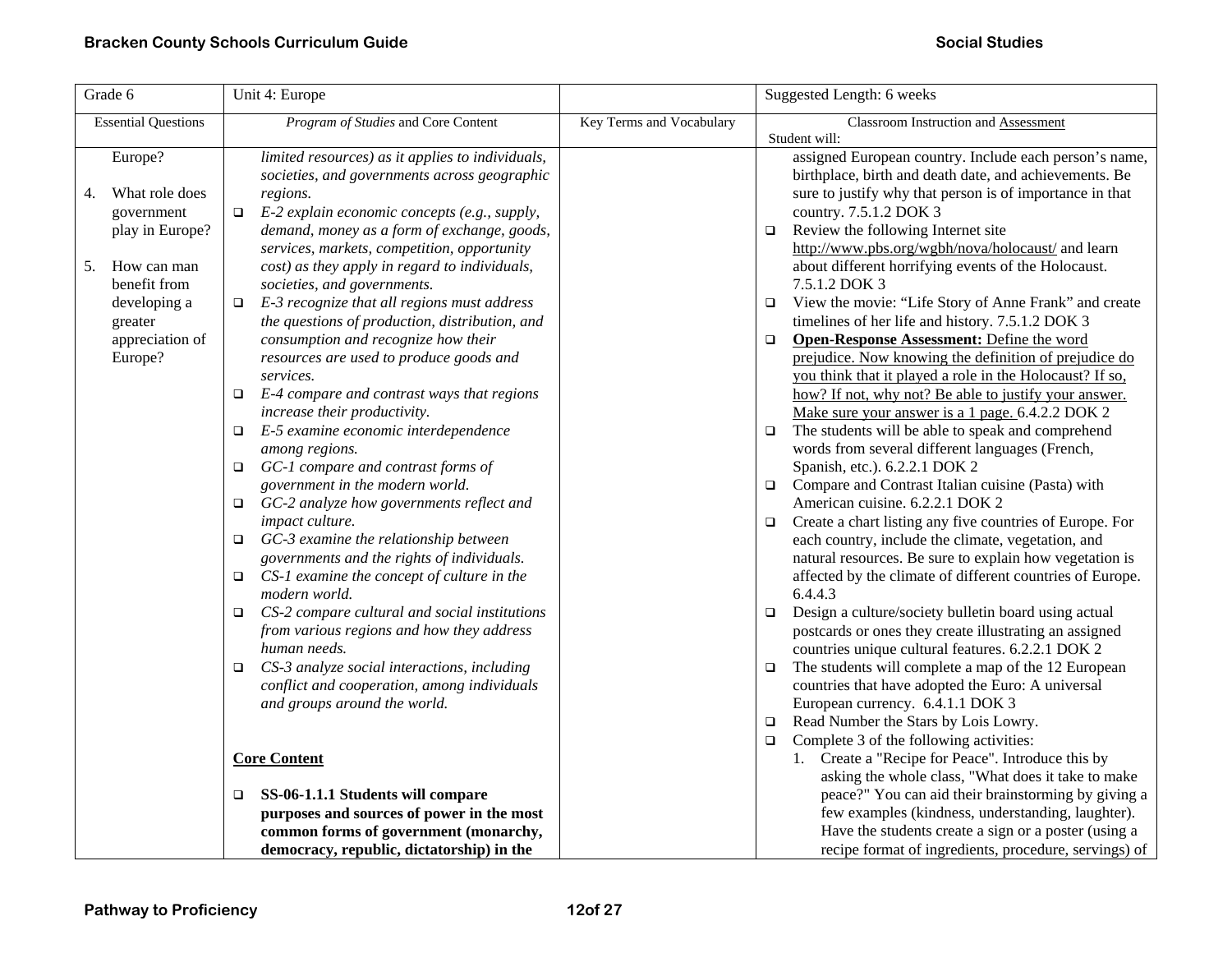| Grade 6                    | Unit 4: Europe                                                                                                                                                                                                                                                                                                                                                                                                                                                                                                                                                                                                                                                                                                                                                                                                                                                                                                                                                                                                                                                                                                                                                                                                                                                                                                                                                                                                                                                                                                                                  |                          | Suggested Length: 6 weeks                                                                                                                                                                                                                                                                                                                                                                                                                                                                                                                                                                                                                                                                                                                                                                                                                                                                                                                                                                                                                                                                                                                                                                                                                                                                                                                       |
|----------------------------|-------------------------------------------------------------------------------------------------------------------------------------------------------------------------------------------------------------------------------------------------------------------------------------------------------------------------------------------------------------------------------------------------------------------------------------------------------------------------------------------------------------------------------------------------------------------------------------------------------------------------------------------------------------------------------------------------------------------------------------------------------------------------------------------------------------------------------------------------------------------------------------------------------------------------------------------------------------------------------------------------------------------------------------------------------------------------------------------------------------------------------------------------------------------------------------------------------------------------------------------------------------------------------------------------------------------------------------------------------------------------------------------------------------------------------------------------------------------------------------------------------------------------------------------------|--------------------------|-------------------------------------------------------------------------------------------------------------------------------------------------------------------------------------------------------------------------------------------------------------------------------------------------------------------------------------------------------------------------------------------------------------------------------------------------------------------------------------------------------------------------------------------------------------------------------------------------------------------------------------------------------------------------------------------------------------------------------------------------------------------------------------------------------------------------------------------------------------------------------------------------------------------------------------------------------------------------------------------------------------------------------------------------------------------------------------------------------------------------------------------------------------------------------------------------------------------------------------------------------------------------------------------------------------------------------------------------|
| <b>Essential Questions</b> | Program of Studies and Core Content                                                                                                                                                                                                                                                                                                                                                                                                                                                                                                                                                                                                                                                                                                                                                                                                                                                                                                                                                                                                                                                                                                                                                                                                                                                                                                                                                                                                                                                                                                             | Key Terms and Vocabulary | Classroom Instruction and Assessment                                                                                                                                                                                                                                                                                                                                                                                                                                                                                                                                                                                                                                                                                                                                                                                                                                                                                                                                                                                                                                                                                                                                                                                                                                                                                                            |
|                            | present day. DOK 2<br>SS-06-1.1.2 Students will describe and give<br>□<br>examples of how present day democratic<br>governments function to preserve and<br>protect the rights (e.g., voting), liberty, and<br>property of their citizens by making,<br>enacting, and enforcing appropriate rules<br>and laws. DOK 3<br>SS-06-2.1.1 Students will explain how the<br>$\Box$<br>elements of culture (e.g., language, the arts,<br>customs, beliefs, literature) define specific<br>groups in the global world of the present<br>day and may result in unique perspectives.<br>DOK <sub>2</sub><br>SS-06-2.2.1 Students will compare how<br>$\Box$<br>cultures (present day) develop social<br>institutions (family, religion, education,<br>government, economy) to respond to human<br>needs, structure society and influence<br>behavior.<br>SS-06-2.3.1 Students will explain how<br>$\Box$<br>conflict and competition (e.g., political,<br>economic, religious, ethnic) among<br>individuals and groups in the present day.<br>DOK <sub>2</sub><br>SS-06-2.3.2 Students will explain how<br>□<br>compromise and cooperation are possible<br>choices to resolve conflict among<br>individuals and groups in the present day.<br>DOK <sub>2</sub><br>SS-06-3.1.1 Students will explain and give<br>$\Box$<br>examples of how scarcity requires<br>individuals, groups, and governments in<br>the present day to make decisions about<br>how productive resources (natural<br>resources, human resources and capital<br>goods) are used. DOK 2 |                          | Student will:<br>their "Recipe for Peace".<br>To help gain a sense of chronology, create a<br>2.<br>timeline of significant events that happened in the<br>book between 1938 and 1945.<br>Define Holocaust. Explain a time when you have<br>3.<br>been discriminated against. Describe how you<br>would feel if you were in Ellen's position. Discuss<br>how you would feel if you lived in Europe during<br>this time period.<br>Visit http://www.remember.org/pearls/bird.html and<br>4.<br>read the poem titled, "A Little Bird". Magdelena<br>Klein's family was forced into a ghetto in Hungary.<br>They were then sent to a terrible concentration<br>camp called Auschwitz- Birkenbau, where her<br>mother was killed. Read her poem and explain why<br>she wanted to be like a little bird.<br>Imagine that you were surrounded by cruelty,<br>5.<br>sadness, and fear, as Magdelena and Ellen were.<br>Explain what other things might you compare<br>yourself to? Write your own comparative poem<br>about how you might feel in a similar situation.<br>Choose one of the characters in Number the Stars.<br>6.<br>Pretend that you are the character. Write a short<br>autobiography of your life. Introduce yourself to the<br>rest of the class as the character you selected and<br>read your autobiography aloud. 7.5.1.2 DOK 3 |
|                            | SS-06-3.3.1 Students will explain how in<br>❏<br>present day market economies, the prices                                                                                                                                                                                                                                                                                                                                                                                                                                                                                                                                                                                                                                                                                                                                                                                                                                                                                                                                                                                                                                                                                                                                                                                                                                                                                                                                                                                                                                                       |                          |                                                                                                                                                                                                                                                                                                                                                                                                                                                                                                                                                                                                                                                                                                                                                                                                                                                                                                                                                                                                                                                                                                                                                                                                                                                                                                                                                 |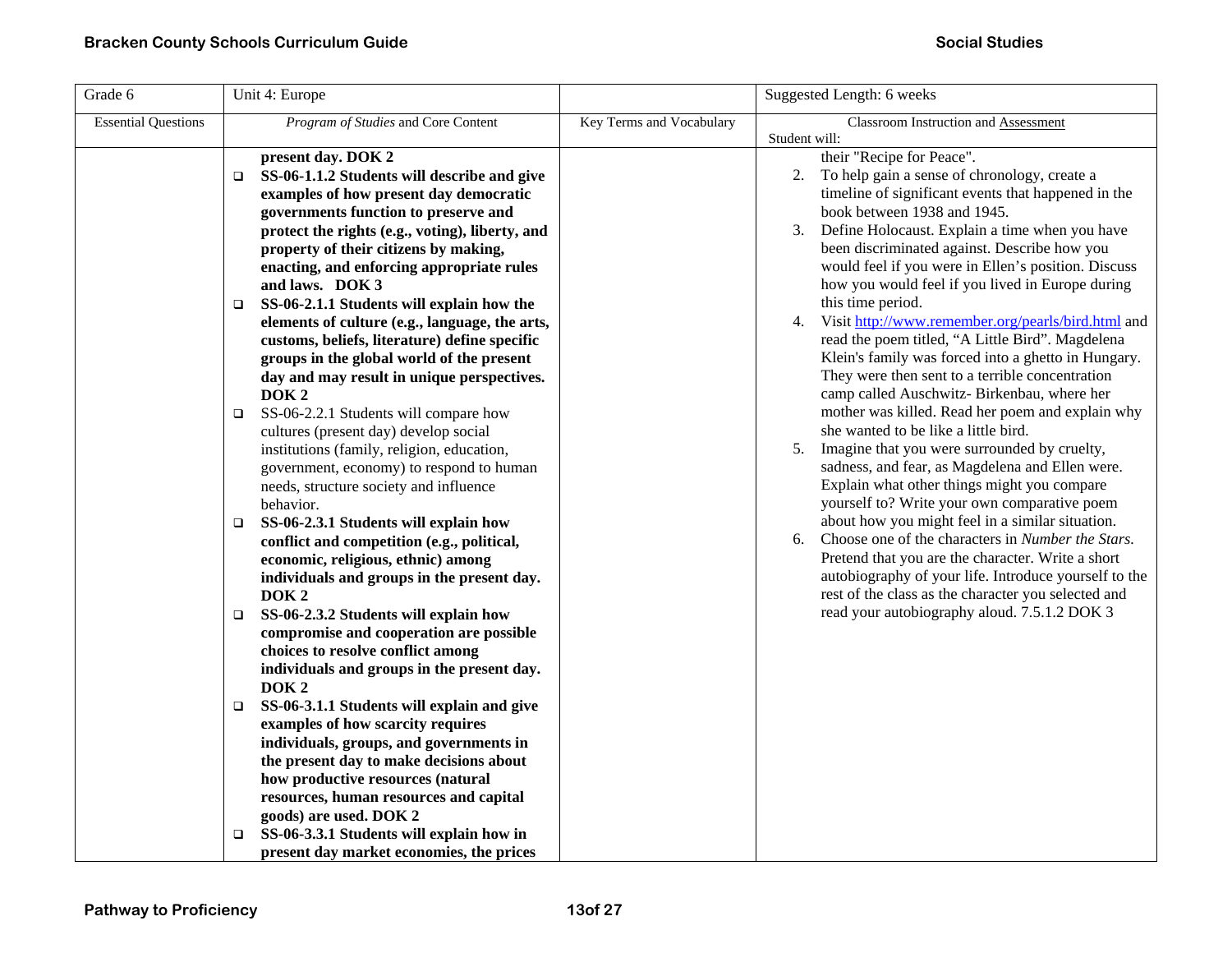| Grade 6                    | Unit 4: Europe                                                                          |                          | Suggested Length: 6 weeks            |
|----------------------------|-----------------------------------------------------------------------------------------|--------------------------|--------------------------------------|
| <b>Essential Questions</b> | Program of Studies and Core Content                                                     | Key Terms and Vocabulary | Classroom Instruction and Assessment |
|                            |                                                                                         |                          | Student will:                        |
|                            | of goods and services are determined by<br>supply and demand. DOK 2                     |                          |                                      |
|                            | SS-06-4.1.1 Students will use a variety of<br>□                                         |                          |                                      |
|                            | geographic tools (maps, photographs,                                                    |                          |                                      |
|                            | charts, graphs, databases, satellite images)                                            |                          |                                      |
|                            | to interpret patterns and locations on                                                  |                          |                                      |
|                            | Earth's surface in the present day. DOK 3                                               |                          |                                      |
|                            | SS-06-4.1.2 Students will describe how<br>$\Box$                                        |                          |                                      |
|                            | different factors (e.g., rivers, mountains,                                             |                          |                                      |
|                            | plains) affect where human activities are                                               |                          |                                      |
|                            | located in the present day.                                                             |                          |                                      |
|                            | SS-06-4.2.1 Students will describe how<br>$\Box$                                        |                          |                                      |
|                            | regions in the present day are made<br>distinctive by human characteristics (e.g.,      |                          |                                      |
|                            | dams, roads, urban centers) and physical                                                |                          |                                      |
|                            | characteristics (e.g., mountains, bodies of                                             |                          |                                      |
|                            | water, valleys) that create advantages and                                              |                          |                                      |
|                            | disadvantages for human activities (e.g.,                                               |                          |                                      |
|                            | exploration, migration, trade, settlement,                                              |                          |                                      |
|                            | development). DOK 2                                                                     |                          |                                      |
|                            | SS-06-4.2.2 Students will describe and give<br>▫                                        |                          |                                      |
|                            | examples of how places and regions in the                                               |                          |                                      |
|                            | present day change over time as                                                         |                          |                                      |
|                            | technologies, resources and knowledge                                                   |                          |                                      |
|                            | become available. DOK 2                                                                 |                          |                                      |
|                            | SS-06-4.3.1 Students will describe patterns<br>$\Box$                                   |                          |                                      |
|                            | of human settlement in the present day and<br>explain how these patterns are influenced |                          |                                      |
|                            | by human needs. DOK 2                                                                   |                          |                                      |
|                            | SS-06-4.3.2 Students will explain why and<br>$\Box$                                     |                          |                                      |
|                            | give examples of how human populations                                                  |                          |                                      |
|                            | may change and/or migrate because of                                                    |                          |                                      |
|                            | factors such as war, famine, disease,                                                   |                          |                                      |
|                            | economic opportunity and technology in                                                  |                          |                                      |
|                            | the present day. DOK 3                                                                  |                          |                                      |
|                            | SS-06-4.4.1 Students will explain how<br>$\Box$                                         |                          |                                      |
|                            | technology in the present day assists                                                   |                          |                                      |
|                            | human modification (e.g., irrigation,                                                   |                          |                                      |
|                            | clearing land, building roads) of the                                                   |                          |                                      |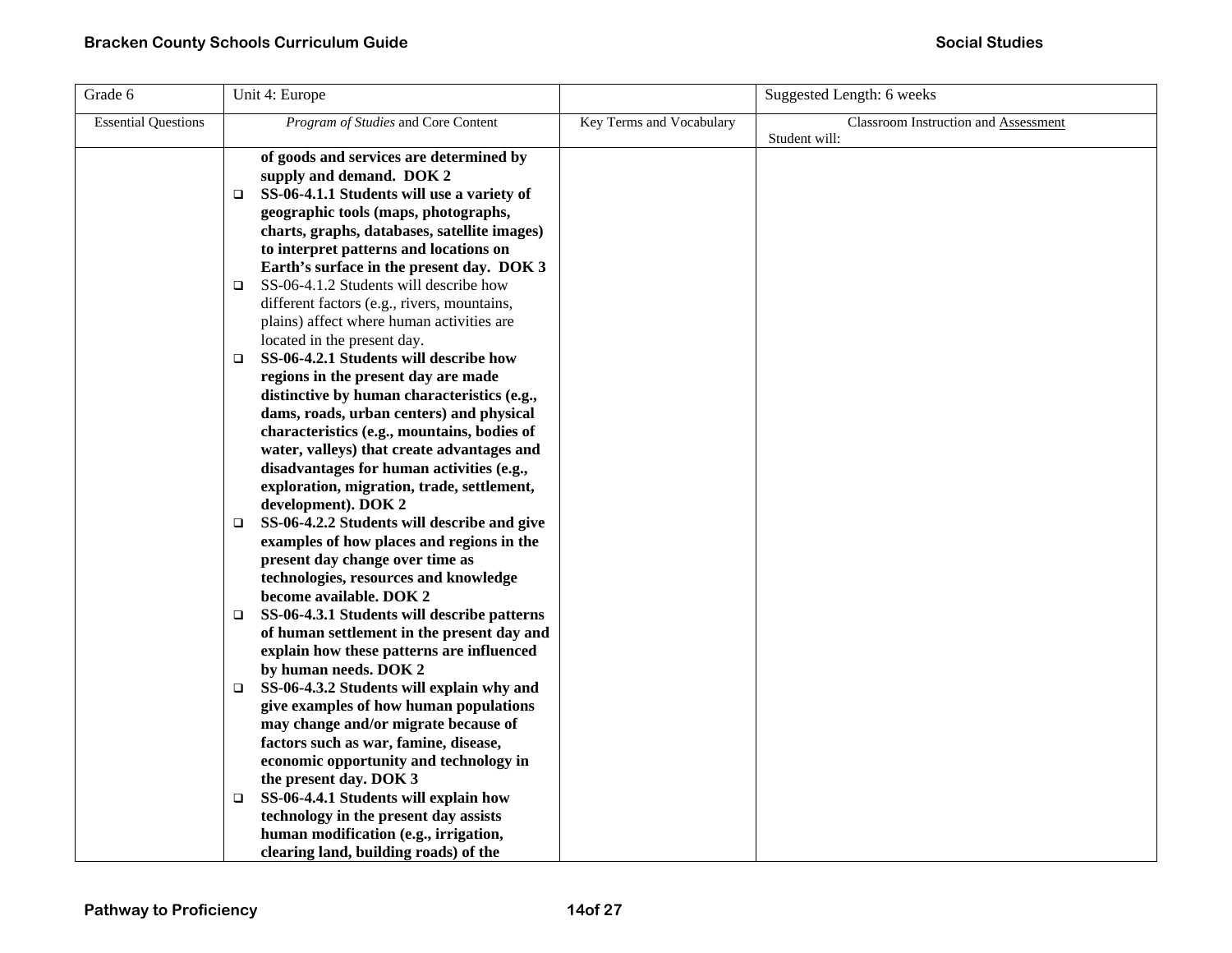| Grade 6                    | Unit 4: Europe                                                                                                                                                                                                                                                                                                                                                                                                                                                                                                                                                                                                                                                                                                                                                                                                                                                                                                                           |                          | Suggested Length: 6 weeks                             |
|----------------------------|------------------------------------------------------------------------------------------------------------------------------------------------------------------------------------------------------------------------------------------------------------------------------------------------------------------------------------------------------------------------------------------------------------------------------------------------------------------------------------------------------------------------------------------------------------------------------------------------------------------------------------------------------------------------------------------------------------------------------------------------------------------------------------------------------------------------------------------------------------------------------------------------------------------------------------------|--------------------------|-------------------------------------------------------|
| <b>Essential Questions</b> | Program of Studies and Core Content                                                                                                                                                                                                                                                                                                                                                                                                                                                                                                                                                                                                                                                                                                                                                                                                                                                                                                      | Key Terms and Vocabulary | Classroom Instruction and Assessment<br>Student will: |
|                            | physical environment in regions. DOK 2<br>SS-06-4.4.2 Students will describe ways in<br>$\Box$<br>which the physical environment (e.g.,<br>natural resources, physical geography,<br>natural disasters) both promotes and limits<br>human activities (e.g., exploration,<br>migration, trade, settlement, development)<br>in the present day. DOK 2<br>SS-06-4.4.3 Students will explain how the<br>$\Box$<br>natural resources of a place or region impact<br>its political, social and economic development<br>in the present day.<br>SS-06-4.4.4 Students will explain how<br>$\Box$<br>individual and group perspectives impact the<br>use of natural resources (e.g., urban<br>development, recycling) in the present day.<br>SS-07-5.1.2 Students will explain how<br>$\Box$<br>history is a series of connected events<br>shaped by multiple cause-and-effect<br>relationships and give examples of those<br>relationships. DOK 3 |                          |                                                       |

|                            | Grade 6                                                                                  |                       | Unit 5: Asia                                                                                                                                                                                                                                                                  |                            |                                                                                                                                      |                                                              | Suggested Length: 6 weeks                                                                                                                                                                                                                                                                                                                            |
|----------------------------|------------------------------------------------------------------------------------------|-----------------------|-------------------------------------------------------------------------------------------------------------------------------------------------------------------------------------------------------------------------------------------------------------------------------|----------------------------|--------------------------------------------------------------------------------------------------------------------------------------|--------------------------------------------------------------|------------------------------------------------------------------------------------------------------------------------------------------------------------------------------------------------------------------------------------------------------------------------------------------------------------------------------------------------------|
| <b>Essential Questions</b> |                                                                                          |                       | Program of Studies and Core Content                                                                                                                                                                                                                                           | Key Terms and Vocabulary   |                                                                                                                                      | <b>Classroom Instruction and Assessment</b><br>Student will: |                                                                                                                                                                                                                                                                                                                                                      |
|                            |                                                                                          |                       | <b>Program of Studies</b>                                                                                                                                                                                                                                                     |                            |                                                                                                                                      |                                                              |                                                                                                                                                                                                                                                                                                                                                      |
|                            | How have<br>geographic<br>factors<br>influenced past<br>decisions and<br>events in Asia? | □<br>$\Box$<br>$\Box$ | H-1 examine how human and physical<br>geography influence past decisions and<br>events.<br>H-2 analyze the influence of geographic<br>factors on past decisions and events.<br>H-3 evaluate past, current, and future issues<br>of land use (e.g., preservation, development, | □<br>◻<br>□<br>□<br>□<br>□ | 5 Themes of<br>Geography<br>Culture<br><b>Cultural Diversity</b><br><b>Physical Features</b><br><b>Population Density</b><br>Regions | □<br>$\Box$<br>$\Box$                                        | Compare and Contrast life in a Chinese village with the<br>life of a previous country we have studied recently.<br>7.5.1.2 DOK 3<br>Create an illustrated timeline that shows major events<br>and leaders of Asian countries, 7.5.1.2 DOK 3<br>Prepare a Brochure, Power Point or Web Page<br>highlighting the major aspects of any Asian country or |
|                            | How can the<br>five themes of                                                            | $\Box$                | modification) from geographic perspectives.<br>G-1 examine patterns on Earth's surface,                                                                                                                                                                                       | □<br>□                     | Economics<br><b>Natural Resources</b>                                                                                                | $\Box$                                                       | city. 6.2.1.1 DOK 2<br>Research the major religions (Hinduism, Islam,                                                                                                                                                                                                                                                                                |
|                            | geography be                                                                             |                       | using geographic tools (e.g., maps, globes), to                                                                                                                                                                                                                               | $\Box$                     | Religion                                                                                                                             |                                                              | Christianity, Buddhism, Sikhism) and then construct a                                                                                                                                                                                                                                                                                                |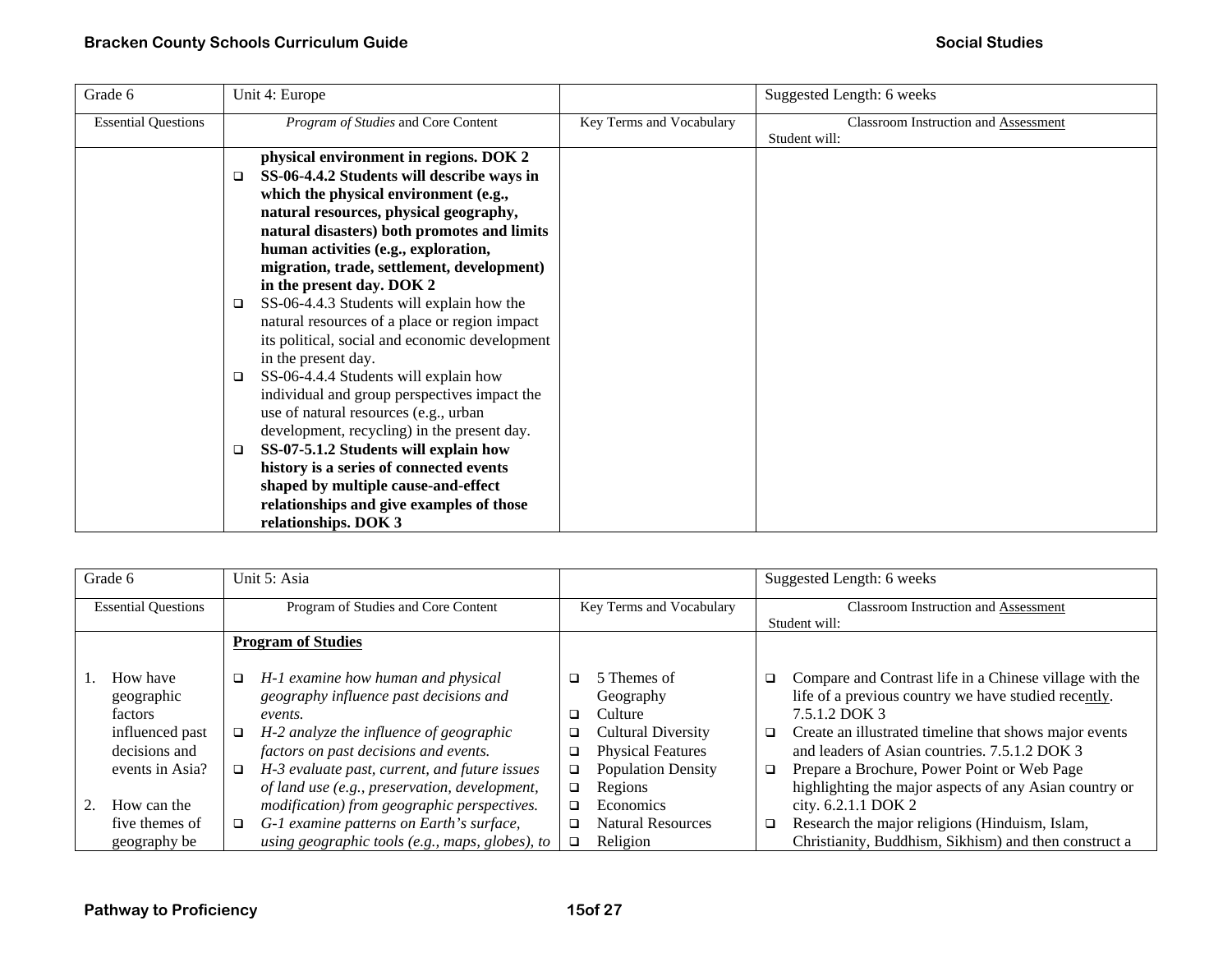| Grade 6                                                                                                                                                                                                                                                  | Unit 5: Asia                                                                                                                                                                                                                                                                                                                                                                                                                                                                                                                                                                                                                                                                                                                                                                                                        |                                                                                                                                                                                                                                                               | Suggested Length: 6 weeks                                                                                                                                                                                                                                                                                                                                                                                                                                                                                                                                                                                                                                                                                                                                                                                                                                                                                                                                                              |  |  |
|----------------------------------------------------------------------------------------------------------------------------------------------------------------------------------------------------------------------------------------------------------|---------------------------------------------------------------------------------------------------------------------------------------------------------------------------------------------------------------------------------------------------------------------------------------------------------------------------------------------------------------------------------------------------------------------------------------------------------------------------------------------------------------------------------------------------------------------------------------------------------------------------------------------------------------------------------------------------------------------------------------------------------------------------------------------------------------------|---------------------------------------------------------------------------------------------------------------------------------------------------------------------------------------------------------------------------------------------------------------|----------------------------------------------------------------------------------------------------------------------------------------------------------------------------------------------------------------------------------------------------------------------------------------------------------------------------------------------------------------------------------------------------------------------------------------------------------------------------------------------------------------------------------------------------------------------------------------------------------------------------------------------------------------------------------------------------------------------------------------------------------------------------------------------------------------------------------------------------------------------------------------------------------------------------------------------------------------------------------------|--|--|
| <b>Essential Questions</b>                                                                                                                                                                                                                               | Program of Studies and Core Content                                                                                                                                                                                                                                                                                                                                                                                                                                                                                                                                                                                                                                                                                                                                                                                 | Key Terms and Vocabulary                                                                                                                                                                                                                                      | Classroom Instruction and Assessment                                                                                                                                                                                                                                                                                                                                                                                                                                                                                                                                                                                                                                                                                                                                                                                                                                                                                                                                                   |  |  |
| used to interpret<br>and evaluate the<br>impact of<br>human<br>settlement and<br>the interaction<br>of humans with<br>their<br>environments in<br>Asia?<br>How have<br>3.<br>economic<br>factors<br>impacted<br>societies and<br>governments in<br>Asia? | identify where things (e.g., people, places,<br>landmarks) are, how they are arranged, and<br>why they are in particular locations.<br>$\Box$ G-2 analyze the physical and human<br>characteristics of places and regions.<br>G-3 evaluate the impact of human settlement<br>□<br>and the interaction of humans with their<br>environments.<br>G-4 use the five themes of geography<br>$\Box$<br>(location, place, regions, movement, and<br>relationships within places) to organize<br>information about various regions in the<br>modern world.<br>G-5 interpret current events in the United<br>$\Box$<br>States and the world from a geographic<br>perspective.<br>$\Box$ E-1 understand the concept of scarcity<br>(imbalance between unlimited wants and<br>limited resources) as it applies to individuals, | Governments<br>$\Box$<br>Monsoon<br>$\Box$<br>Cyclone<br>$\Box$<br>Typhoon<br>$\Box$<br><b>Consumer Goods</b><br>$\Box$<br>Dynasty<br>$\Box$<br>Calligraphy<br>$\Box$<br>Empire<br>$\Box$<br>Tsunami<br>$\Box$<br>Origami<br>$\Box$<br>Ring of Fire<br>$\Box$ | Student will:<br>graph (Bar, Line, Circle, etc.) showing the number of<br>followers for each religion. Graph must include a Title<br>and Key. 6.2.1.1 DOK 2<br>Construct a pictograph comparing the Population<br>$\Box$<br>Density of China with that of the United States. 6.4.3.2<br>DOK <sub>3</sub><br>Real-Life Experience - Look at labels on clothes and<br>$\Box$<br>other items to see if the product was made in an Asian<br>country. Make a chart with the product and the country<br>and then label these countries on a map of Asia. 6.4.3.2<br>DOK <sub>3</sub><br>Learn what Origami is and how it is made. Give the<br>$\Box$<br>students the opportunity to make their own Origami.<br>6.2.1.1 DOK 2<br>As a class we will research earthquakes or Volcanoes<br>□<br>that have occurred in the Ring of Fire for the past few<br>weeks and plot them on a map. 6.4.1.1 DOK 3<br>Label place/physical features on a map of Asia. 6.4.1.1<br>$\Box$<br>DOK <sub>3</sub> |  |  |
| What role does<br>4.<br>government<br>play in Asia?<br>How can man<br>5.<br>benefit from<br>developing a<br>greater<br>appreciation of<br>Asia?                                                                                                          | societies, and governments across geographic<br>regions.<br>E-2 explain economic concepts (e.g., supply,<br>$\Box$<br>demand, money as a form of exchange, goods,<br>services, markets, competition, opportunity<br>cost) as they apply in regard to individuals,<br>societies, and governments.<br>E-3 recognize that all regions must address<br>□<br>the questions of production, distribution, and<br>consumption and recognize how their<br>resources are used to produce goods and<br>services.<br>E-4 compare and contrast ways that regions<br>□<br>increase their productivity.<br>E-5 examine economic interdependence<br>$\Box$<br>among regions.<br>GC-1 compare and contrast forms of<br>□<br>government in the modern world.<br>GC-2 analyze how governments reflect and<br>□<br>impact culture.      |                                                                                                                                                                                                                                                               |                                                                                                                                                                                                                                                                                                                                                                                                                                                                                                                                                                                                                                                                                                                                                                                                                                                                                                                                                                                        |  |  |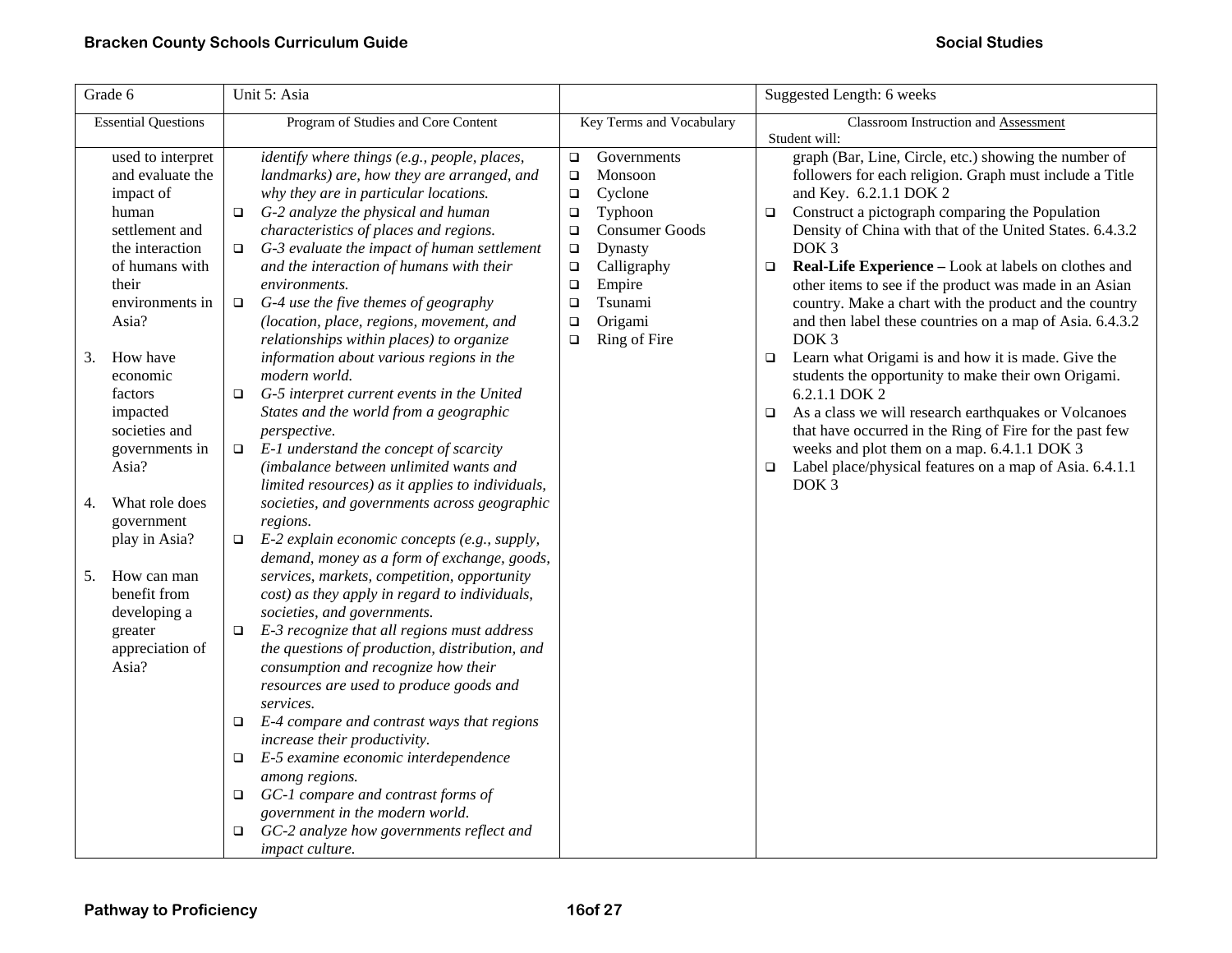| Grade 6                    | Unit 5: Asia                                                                                                                                                                                                                                                                                                                                                                                                                 |                          | Suggested Length: 6 weeks            |
|----------------------------|------------------------------------------------------------------------------------------------------------------------------------------------------------------------------------------------------------------------------------------------------------------------------------------------------------------------------------------------------------------------------------------------------------------------------|--------------------------|--------------------------------------|
| <b>Essential Questions</b> | Program of Studies and Core Content                                                                                                                                                                                                                                                                                                                                                                                          | Key Terms and Vocabulary | Classroom Instruction and Assessment |
|                            | GC-3 examine the relationship between<br>$\Box$<br>governments and the rights of individuals.<br>CS-1 examine the concept of culture in the<br>□<br>modern world.<br>CS-2 compare cultural and social institutions<br>$\Box$<br>from various regions and how they address<br>human needs.<br>CS-3 analyze social interactions, including<br>□<br>conflict and cooperation, among individuals<br>and groups around the world. |                          | Student will:                        |
|                            | <b>Core Content</b>                                                                                                                                                                                                                                                                                                                                                                                                          |                          |                                      |
|                            | SS-06-1.1.1 Students will compare<br>□<br>purposes and sources of power in the most<br>common forms of government (monarchy,<br>democracy, republic, dictatorship) in the<br>present day. DOK 2                                                                                                                                                                                                                              |                          |                                      |
|                            | SS-06-1.1.2 Students will describe and give<br>□<br>examples to support how present day<br>democratic governments function to<br>preserve and protect the rights (e.g.,<br>voting), liberty, and property of their<br>citizens by making, enacting, and enforcing                                                                                                                                                            |                          |                                      |
|                            | appropriate rules and laws. DOK 3<br>SS-06-2.1.1 Students will explain how the<br>$\Box$<br>elements of culture (e.g., language, the arts,<br>customs, beliefs, literature) define specific<br>groups in the global world of the present<br>day and may result in unique perspectives.<br>DOK <sub>2</sub>                                                                                                                   |                          |                                      |
|                            | SS-06-2.2.1 Students will compare how<br>□<br>cultures (present day) develop social<br>institutions (family, religion, education,<br>government, economy) to respond to human<br>needs, structure society and influence<br>behavior.<br>SS-06-3.1.1 Students will explain and give<br>$\Box$                                                                                                                                 |                          |                                      |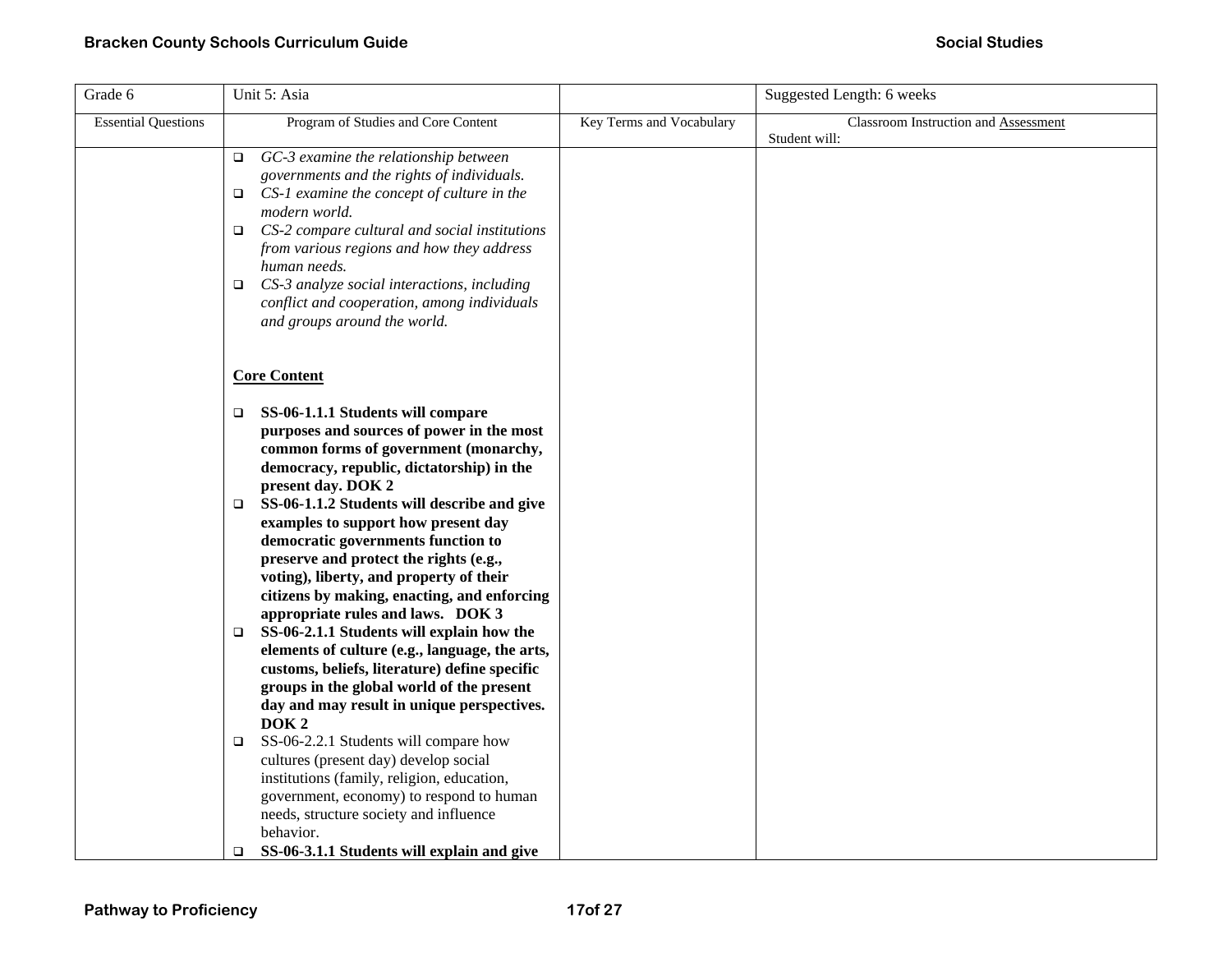| Grade 6                    | Unit 5: Asia                                                                     |                          | Suggested Length: 6 weeks            |
|----------------------------|----------------------------------------------------------------------------------|--------------------------|--------------------------------------|
| <b>Essential Questions</b> | Program of Studies and Core Content                                              | Key Terms and Vocabulary | Classroom Instruction and Assessment |
|                            |                                                                                  |                          | Student will:                        |
|                            | examples of how scarcity requires                                                |                          |                                      |
|                            | individuals, groups and governments in the                                       |                          |                                      |
|                            | present day to make decisions about how                                          |                          |                                      |
|                            | productive resources (natural resources,                                         |                          |                                      |
|                            | human resources and capital goods) are                                           |                          |                                      |
|                            | used. DOK 2<br>SS-06-3.3.1 Students will explain how in                          |                          |                                      |
|                            | $\Box$<br>present day market economies, the prices                               |                          |                                      |
|                            | of goods and services are determined by                                          |                          |                                      |
|                            | supply and demand. DOK 2                                                         |                          |                                      |
|                            | SS-06-3.3.2 Students will explain how money<br>□                                 |                          |                                      |
|                            | (unit of account) can be used to express the                                     |                          |                                      |
|                            | market value of goods and services and how                                       |                          |                                      |
|                            | money makes it easier to trade, borrow,                                          |                          |                                      |
|                            | invest, and save in the present day.                                             |                          |                                      |
|                            | SS-06-4.1.1 Students will use a variety of<br>□                                  |                          |                                      |
|                            | geographic tools (maps, photographs,                                             |                          |                                      |
|                            | charts, graphs, databases, satellite images)                                     |                          |                                      |
|                            | to interpret patterns and locations on                                           |                          |                                      |
|                            | Earth's surface in the present day. DOK 3                                        |                          |                                      |
|                            | SS-06-4.2.1 Students will describe how<br>$\Box$                                 |                          |                                      |
|                            | regions in the present day are made                                              |                          |                                      |
|                            | distinctive by human characteristics (e.g.,                                      |                          |                                      |
|                            | dams, roads, urban centers) and physical                                         |                          |                                      |
|                            | characteristics (e.g., mountains, bodies of                                      |                          |                                      |
|                            | water, valleys) that create advantages and                                       |                          |                                      |
|                            | disadvantages for human activities (e.g.,                                        |                          |                                      |
|                            | exploration, migration, trade, settlement,                                       |                          |                                      |
|                            | development). DOK 2                                                              |                          |                                      |
|                            | SS-06-4.3.2 Students will explain why and<br>□                                   |                          |                                      |
|                            | give examples of how human populations                                           |                          |                                      |
|                            | may change and/or migrate because of                                             |                          |                                      |
|                            | factors such as war, famine, disease,<br>economic opportunity, and technology in |                          |                                      |
|                            | the present day. DOK 3                                                           |                          |                                      |
|                            | SS-07-5.1.2 Students will explain how<br>❏                                       |                          |                                      |
|                            | history is a series of connected events                                          |                          |                                      |
|                            | shaped by multiple cause-and-effect                                              |                          |                                      |
|                            | relationships and give examples of those                                         |                          |                                      |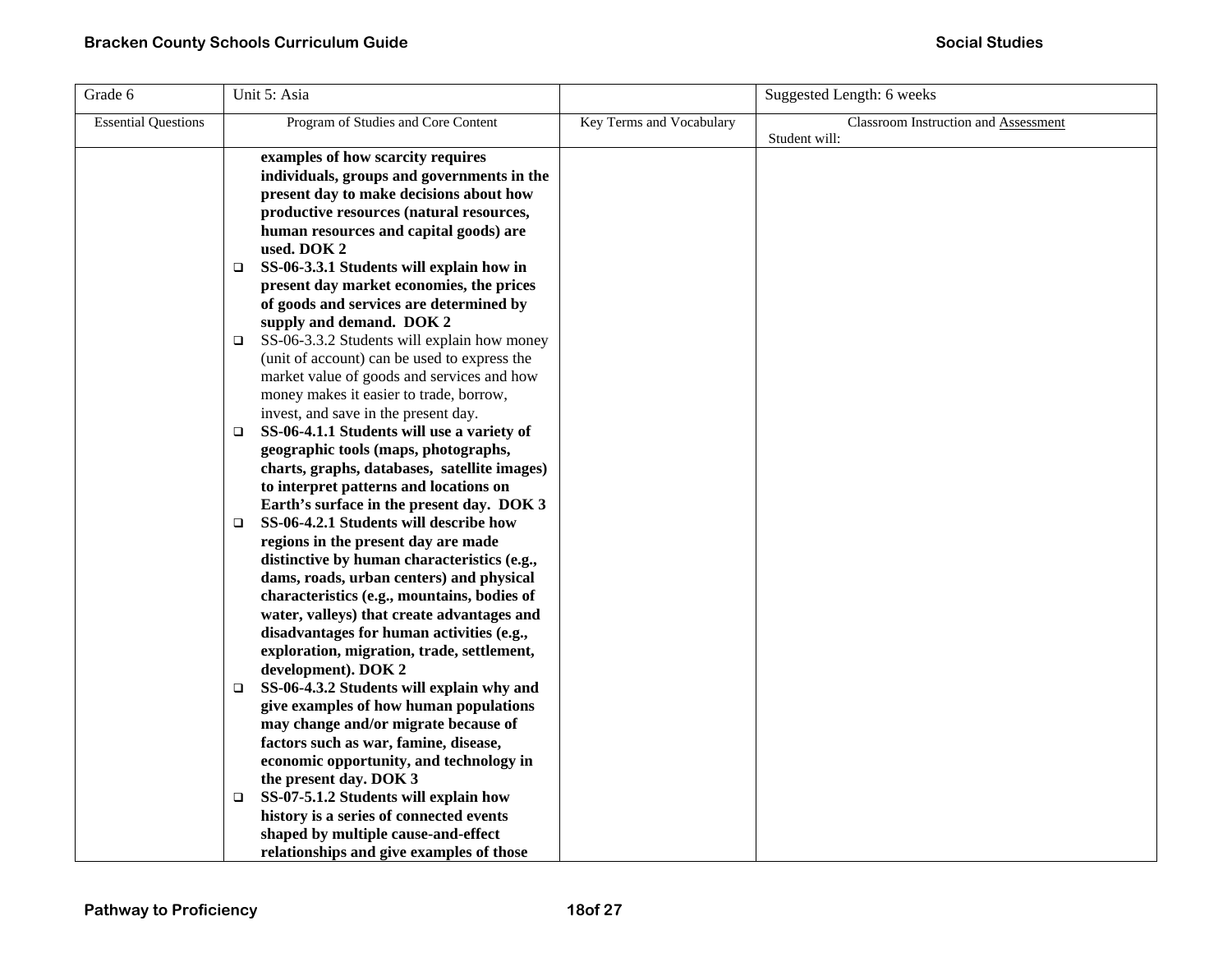| Grade 6                    | Unit 5: Asia                        |                          | Suggested Length: 6 weeks                             |
|----------------------------|-------------------------------------|--------------------------|-------------------------------------------------------|
| <b>Essential Questions</b> | Program of Studies and Core Content | Key Terms and Vocabulary | Classroom Instruction and Assessment<br>Student will: |
|                            | relationships. DOK 3                |                          |                                                       |

| Grade 6  |                                                                                                                                                                                                  |                                 | Unit 6: Middle East                                                                                                                                                                                                                                                                                                                                                                                                                                                                                                |                                                                              |                                                                                                                                                                                                                                                            | Suggested Length: 2 weeks                                    |                                                                                                                                                                                                                                                                                                                                                                                                                                                                                                                |  |
|----------|--------------------------------------------------------------------------------------------------------------------------------------------------------------------------------------------------|---------------------------------|--------------------------------------------------------------------------------------------------------------------------------------------------------------------------------------------------------------------------------------------------------------------------------------------------------------------------------------------------------------------------------------------------------------------------------------------------------------------------------------------------------------------|------------------------------------------------------------------------------|------------------------------------------------------------------------------------------------------------------------------------------------------------------------------------------------------------------------------------------------------------|--------------------------------------------------------------|----------------------------------------------------------------------------------------------------------------------------------------------------------------------------------------------------------------------------------------------------------------------------------------------------------------------------------------------------------------------------------------------------------------------------------------------------------------------------------------------------------------|--|
|          | <b>Essential Questions</b>                                                                                                                                                                       |                                 | Program of Studies and Core Content                                                                                                                                                                                                                                                                                                                                                                                                                                                                                | Key Terms and Vocabulary                                                     |                                                                                                                                                                                                                                                            | <b>Classroom Instruction and Assessment</b><br>Student will: |                                                                                                                                                                                                                                                                                                                                                                                                                                                                                                                |  |
|          |                                                                                                                                                                                                  |                                 | <b>Program of Studies</b>                                                                                                                                                                                                                                                                                                                                                                                                                                                                                          |                                                                              |                                                                                                                                                                                                                                                            |                                                              |                                                                                                                                                                                                                                                                                                                                                                                                                                                                                                                |  |
| 1.<br>2. | How have<br>geographic<br>factors<br>influenced past<br>decisions and<br>events in<br>Middle East?<br>How can the                                                                                | □<br>$\Box$<br>$\Box$<br>$\Box$ | H-1 examine how human and physical<br>geography influence past decisions and<br>events.<br>H-2 analyze the influence of geographic<br>factors on past decisions and events.<br>H-3 evaluate past, current, and future issues<br>of land use (e.g., preservation, development,<br>modification) from geographic perspectives.<br>G-1 examine patterns on Earth's surface,                                                                                                                                           | $\Box$<br>$\Box$<br>$\Box$<br>$\Box$<br>$\Box$<br>$\Box$<br>$\Box$<br>$\Box$ | 5 Themes of<br>Geography<br><b>Boundaries</b><br>Landmarks<br>Physical Geography<br><b>Culture Centers</b><br>Ethnic Groups<br>Trade<br>Religion                                                                                                           | □<br>$\Box$<br>$\Box$                                        | Label and Color a map of the countries that make up the<br>Middle East. 6.4.1.1 DOK 3<br>Students will research the different religions of South<br>Asia. Discover the number of followers in South Asia<br>and construct a circle graph showing the religion and its<br>followers. 6.1.1.1 DOK 2<br>Students will learn about 4 major geophysical features<br>of the Arabian Peninsula - deserts, oases, coastal plains,<br>and mountains. The students will explore how people                               |  |
|          | five themes of<br>geography be<br>used to interpret<br>and evaluate the<br>impact of<br>human<br>settlement and<br>the interaction<br>of humans with<br>their<br>environments in<br>Middle East? | □<br>$\Box$<br>$\Box$           | using geographic tools (e.g., maps, globes), to<br>identify where things (e.g., people, places,<br>landmarks) are, how they are arranged, and<br>why they are in particular locations.<br>G-2 analyze the physical and human<br>characteristics of places and regions.<br>G-3 evaluate the impact of human settlement<br>and the interaction of humans with their<br>environments.<br>G-4 use the five themes of geography<br>(location, place, regions, movement, and<br>relationships within places) to organize | $\Box$<br>$\Box$<br>$\Box$<br>$\Box$<br>$\Box$<br>$\Box$<br>$\Box$           | Hindu<br>$\Box$<br>Islam<br>$\Box$<br>Christianity<br>$\Box$<br><b>Buddhism</b><br>□<br>Sikhism<br>▫<br>Values<br>Economy<br>Climate<br><b>Natural Resources</b><br><b>Cultural Diversity</b><br><b>Cultural Diffusion</b><br>Architecture<br>Subcontinent | $\Box$<br>$\Box$<br>$\Box$                                   | have adapted to the geography of each region. 6.4.2.1<br>DOK <sub>2</sub><br>Imagine you are traveling through the Himalayas. Write<br>to a friend describing your experiences. Also, Describe<br>the transportation you might use and the scenes you<br>might see on your journey. 6.4.1.2 DOK 2<br>Students will use the vocabulary words from the unit<br>and create their own crossword puzzle. 6.2.1.1 DOK 2,<br>6.2.2.1<br>Compare two religions practiced in the Middle East.<br>6.2.1.1 DOK 2, 6.2.2.1 |  |
| 3.       | How have<br>economic<br>factors<br>impacted<br>societies and<br>governments in<br>Middle East?                                                                                                   | $\Box$<br>$\Box$                | information about various regions in the<br>modern world.<br>G-5 interpret current events in the United<br>States and the world from a geographic<br>perspective.<br>E-1 understand the concept of scarcity<br>(imbalance between unlimited wants and<br>limited resources) as it applies to individuals,<br>societies, and governments across geographic                                                                                                                                                          | $\Box$<br>$\Box$                                                             | Monsoons                                                                                                                                                                                                                                                   |                                                              |                                                                                                                                                                                                                                                                                                                                                                                                                                                                                                                |  |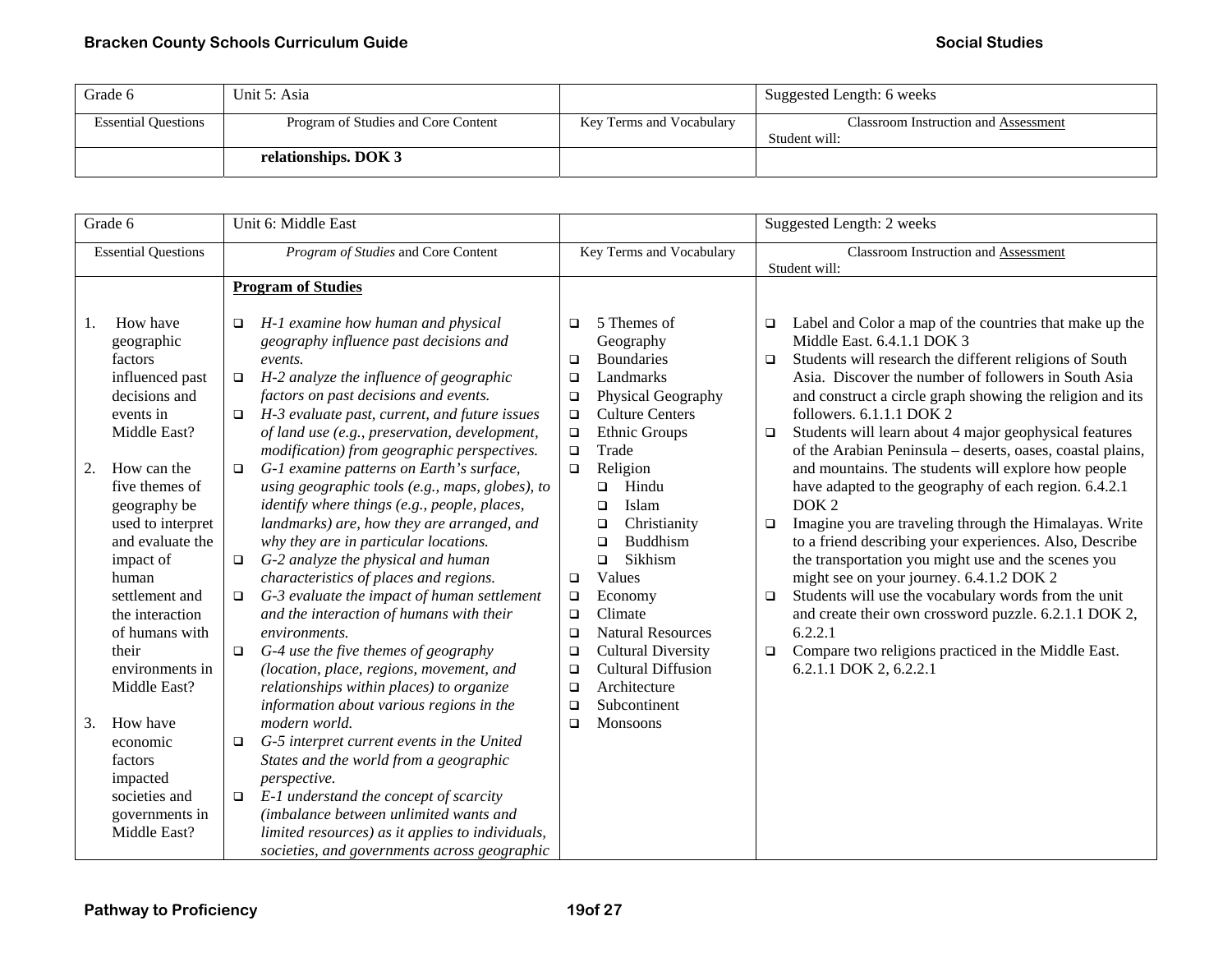| Grade 6                                                                                                                                                          | Unit 6: Middle East                                                                                                                                                                                                                                                                                                                                                                                                                                                                                                                                                                                                                                                                                                                                                                                                                                                                                                                                                                                                                                                                                                                                                                                 |                          | Suggested Length: 2 weeks                             |
|------------------------------------------------------------------------------------------------------------------------------------------------------------------|-----------------------------------------------------------------------------------------------------------------------------------------------------------------------------------------------------------------------------------------------------------------------------------------------------------------------------------------------------------------------------------------------------------------------------------------------------------------------------------------------------------------------------------------------------------------------------------------------------------------------------------------------------------------------------------------------------------------------------------------------------------------------------------------------------------------------------------------------------------------------------------------------------------------------------------------------------------------------------------------------------------------------------------------------------------------------------------------------------------------------------------------------------------------------------------------------------|--------------------------|-------------------------------------------------------|
| <b>Essential Questions</b>                                                                                                                                       | Program of Studies and Core Content                                                                                                                                                                                                                                                                                                                                                                                                                                                                                                                                                                                                                                                                                                                                                                                                                                                                                                                                                                                                                                                                                                                                                                 | Key Terms and Vocabulary | Classroom Instruction and Assessment<br>Student will: |
| What role does<br>4.<br>government<br>play in Middle<br>East?<br>How can man<br>5.<br>benefit from<br>developing a<br>greater<br>appreciation of<br>Middle East? | regions.<br>E-2 explain economic concepts (e.g., supply,<br>$\Box$<br>demand, money as a form of exchange, goods,<br>services, markets, competition, opportunity<br>cost) as they apply in regard to individuals,<br>societies, and governments.<br>E-3 recognize that all regions must address<br>$\Box$<br>the questions of production, distribution, and<br>consumption and recognize how their<br>resources are used to produce goods and<br>services.<br>$\Box$ E-4 compare and contrast ways that regions<br>increase their productivity.<br>E-5 examine economic interdependence<br>$\Box$<br>among regions.<br>$\Box$ GC-1 compare and contrast forms of<br>government in the modern world.<br>GC-2 analyze how governments reflect and<br>$\Box$<br>impact culture.<br>$\Box$ GC-3 examine the relationship between<br>governments and the rights of individuals.<br>$\Box$ CS-1 examine the concept of culture in the<br>modern world.<br>$\Box$ CS-2 compare cultural and social institutions<br>from various regions and how they address<br>human needs.<br>CS-3 analyze social interactions, including<br>conflict and cooperation, among individuals<br>and groups around the world. |                          |                                                       |
|                                                                                                                                                                  | <b>Core Content</b>                                                                                                                                                                                                                                                                                                                                                                                                                                                                                                                                                                                                                                                                                                                                                                                                                                                                                                                                                                                                                                                                                                                                                                                 |                          |                                                       |
|                                                                                                                                                                  | SS-06-1.1.1 Students will compare<br>$\Box$<br>purposes and sources of power in the most                                                                                                                                                                                                                                                                                                                                                                                                                                                                                                                                                                                                                                                                                                                                                                                                                                                                                                                                                                                                                                                                                                            |                          |                                                       |
|                                                                                                                                                                  | common forms of government (monarchy,                                                                                                                                                                                                                                                                                                                                                                                                                                                                                                                                                                                                                                                                                                                                                                                                                                                                                                                                                                                                                                                                                                                                                               |                          |                                                       |
|                                                                                                                                                                  | democracy, republic, dictatorship) in the                                                                                                                                                                                                                                                                                                                                                                                                                                                                                                                                                                                                                                                                                                                                                                                                                                                                                                                                                                                                                                                                                                                                                           |                          |                                                       |
|                                                                                                                                                                  | present day. DOK 2                                                                                                                                                                                                                                                                                                                                                                                                                                                                                                                                                                                                                                                                                                                                                                                                                                                                                                                                                                                                                                                                                                                                                                                  |                          |                                                       |
|                                                                                                                                                                  | SS-06-2.1.1 Students will explain how the<br>□                                                                                                                                                                                                                                                                                                                                                                                                                                                                                                                                                                                                                                                                                                                                                                                                                                                                                                                                                                                                                                                                                                                                                      |                          |                                                       |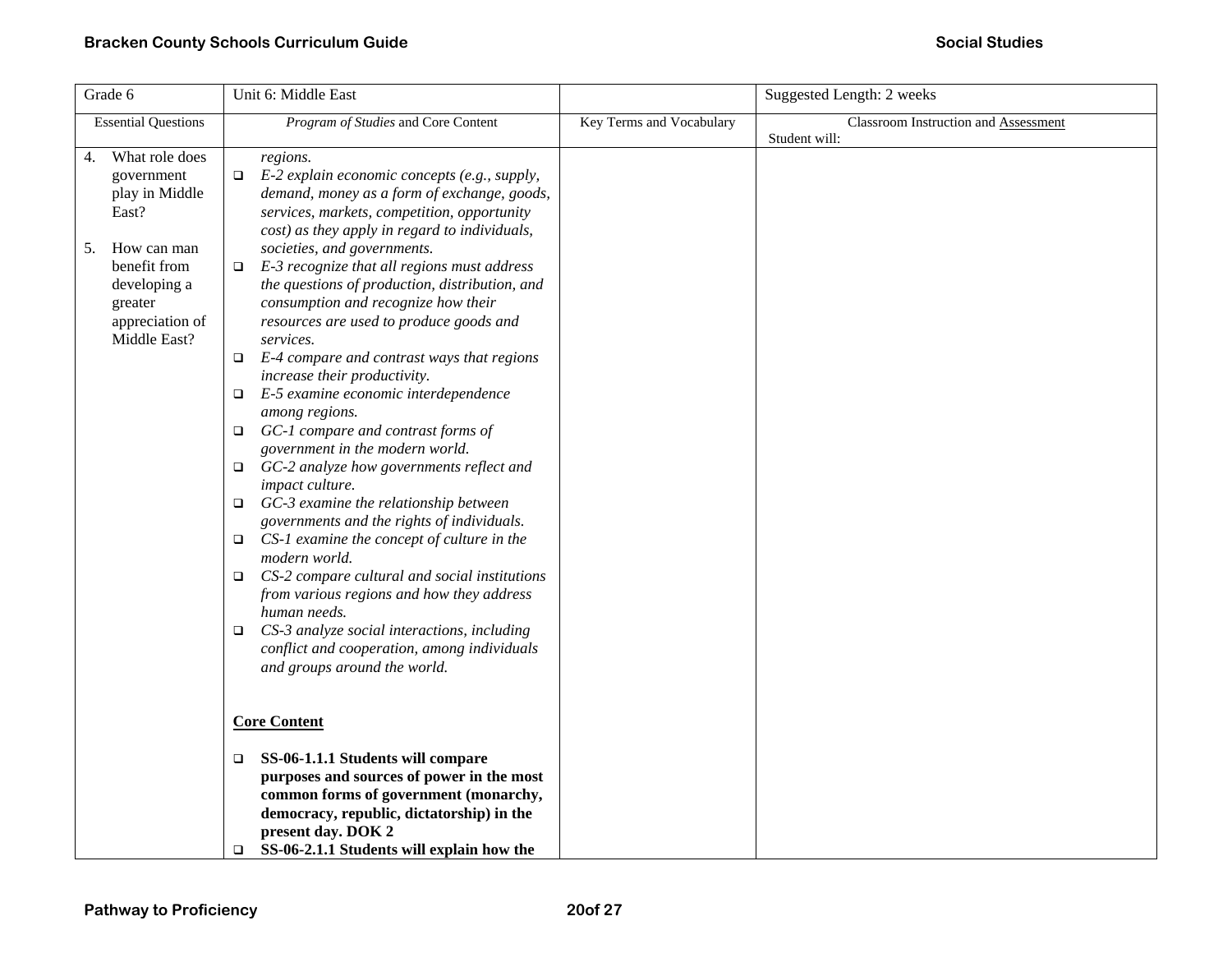| Grade 6                    | Unit 6: Middle East                                  |                          | Suggested Length: 2 weeks            |
|----------------------------|------------------------------------------------------|--------------------------|--------------------------------------|
| <b>Essential Questions</b> | Program of Studies and Core Content                  | Key Terms and Vocabulary | Classroom Instruction and Assessment |
|                            |                                                      |                          | Student will:                        |
|                            | elements of culture (e.g., language, the arts,       |                          |                                      |
|                            | customs, beliefs, literature) define specific        |                          |                                      |
|                            | groups in the global world of the present            |                          |                                      |
|                            | day and may result in unique perspectives.           |                          |                                      |
|                            | DOK <sub>2</sub>                                     |                          |                                      |
|                            | SS-06-2.2.1 Students will compare how<br>□           |                          |                                      |
|                            | cultures (present day) develop social                |                          |                                      |
|                            | institutions (family, religion, education,           |                          |                                      |
|                            | government, economy) to respond to human             |                          |                                      |
|                            | needs, structure society and influence               |                          |                                      |
|                            | behavior.                                            |                          |                                      |
|                            | SS-06-2.3.1 Students will explain how<br>□           |                          |                                      |
|                            | conflict and competition (e.g., political,           |                          |                                      |
|                            | economic, religious, ethnic) occur among             |                          |                                      |
|                            | individuals and groups in the present day.           |                          |                                      |
|                            | DOK <sub>2</sub>                                     |                          |                                      |
|                            | SS-06-2.3.2 Students will explain how<br>$\Box$      |                          |                                      |
|                            | compromise and cooperation are possible              |                          |                                      |
|                            | choices to resolve conflict among                    |                          |                                      |
|                            | individuals and groups in the present day.           |                          |                                      |
|                            | DOK <sub>2</sub>                                     |                          |                                      |
|                            | SS-06-3.1.1 Students will explain and give<br>$\Box$ |                          |                                      |
|                            | examples of how scarcity requires                    |                          |                                      |
|                            | individuals, groups and governments in the           |                          |                                      |
|                            | present day to make decisions about how              |                          |                                      |
|                            | productive resources (natural resources,             |                          |                                      |
|                            | human resources and capital goods) are               |                          |                                      |
|                            | used. DOK 2                                          |                          |                                      |
|                            | SS-06-3.3.1 Students will explain how in<br>□        |                          |                                      |
|                            | present day market economies, the prices             |                          |                                      |
|                            | of goods and services are determined by              |                          |                                      |
|                            | supply and demand. DOK 2                             |                          |                                      |
|                            | SS-06-3.3.2 Students will explain how money<br>□     |                          |                                      |
|                            | (unit of account) can be used to express the         |                          |                                      |
|                            | market value of goods and services and how           |                          |                                      |
|                            | money makes it easier to trade, borrow, invest       |                          |                                      |
|                            | and save in the present day.                         |                          |                                      |
|                            | SS-06-4.1.1 Students will use a variety of<br>□      |                          |                                      |
|                            | geographic tools (maps, photographs,                 |                          |                                      |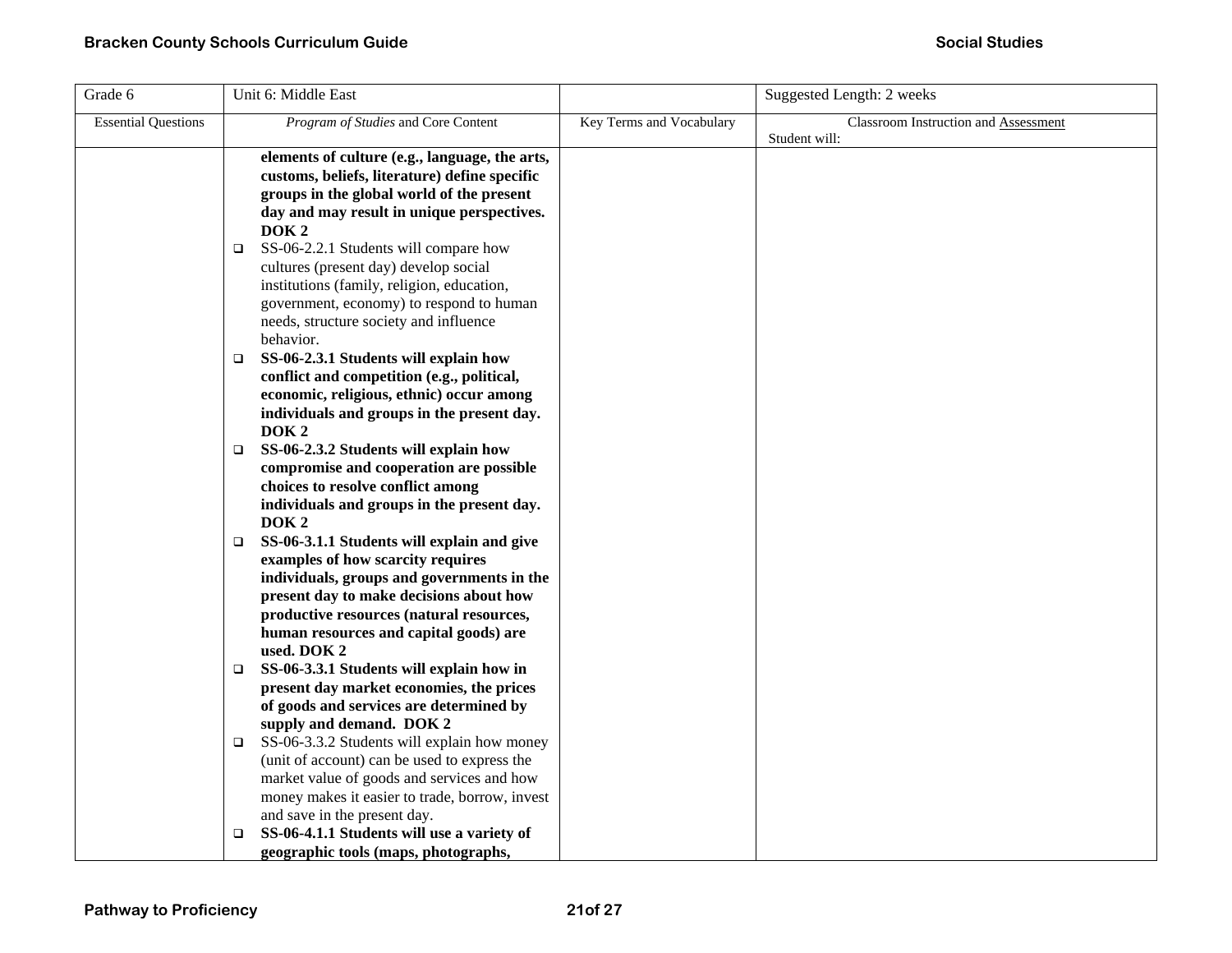| Grade 6                    | Unit 6: Middle East                                                                                                                                                                                                                                                                                                                                                                                                                                                                                                                                                                                                                                                                                                                                                                                                                                                                                                                                                                                                                                                                                                                                                                                                                          |                          | Suggested Length: 2 weeks            |
|----------------------------|----------------------------------------------------------------------------------------------------------------------------------------------------------------------------------------------------------------------------------------------------------------------------------------------------------------------------------------------------------------------------------------------------------------------------------------------------------------------------------------------------------------------------------------------------------------------------------------------------------------------------------------------------------------------------------------------------------------------------------------------------------------------------------------------------------------------------------------------------------------------------------------------------------------------------------------------------------------------------------------------------------------------------------------------------------------------------------------------------------------------------------------------------------------------------------------------------------------------------------------------|--------------------------|--------------------------------------|
| <b>Essential Questions</b> | Program of Studies and Core Content                                                                                                                                                                                                                                                                                                                                                                                                                                                                                                                                                                                                                                                                                                                                                                                                                                                                                                                                                                                                                                                                                                                                                                                                          | Key Terms and Vocabulary | Classroom Instruction and Assessment |
|                            | charts, graphs, databases, satellite images)<br>to interpret patterns and locations on<br>Earth's surface in the present day. DOK 3<br>SS-06-4.1.2 Students will describe how<br>□<br>different factors (e.g., rivers, mountains,<br>plains) affect where human activities are<br>located in the present day.<br>SS-06-4.2.1 Students will describe how<br>□<br>regions in the present day are made<br>distinctive by human characteristics (e.g.,<br>dams, roads, urban centers) and physical<br>characteristics (e.g., mountains, bodies of<br>water, valleys) that create advantages and<br>disadvantages for human activities (e.g.,<br>exploration, migration, trade, settlement,<br>development). DOK 2<br>SS-06-4.2.2 Students will describe and give<br>$\Box$<br>examples of how places and regions in the<br>present day change over time as<br>technologies, resources, and knowledge<br>become available. DOK 2<br>SS-06-4.3.1 Students will describe patterns<br>□<br>of human settlement in the present day and<br>explain how these patterns are influenced<br>by human needs. DOK 2<br>SS-06-4.3.2 Students will explain why and<br>$\Box$<br>give examples of how human populations<br>may change and/or migrate because of |                          | Student will:                        |
|                            | factors such as war, famine, disease,<br>economic opportunity, and technology in<br>the present day. DOK 3<br>SS-06-4.4.1 Students will explain how<br>□<br>technology in the present day assists<br>human modification (e.g., irrigation,<br>clearing land, building roads) of the<br>physical environment in regions. DOK 2<br>SS-06-4.4.2 Students will describe ways in<br>□<br>which the physical environment (e.g.,<br>natural resources, physical geography,                                                                                                                                                                                                                                                                                                                                                                                                                                                                                                                                                                                                                                                                                                                                                                          |                          |                                      |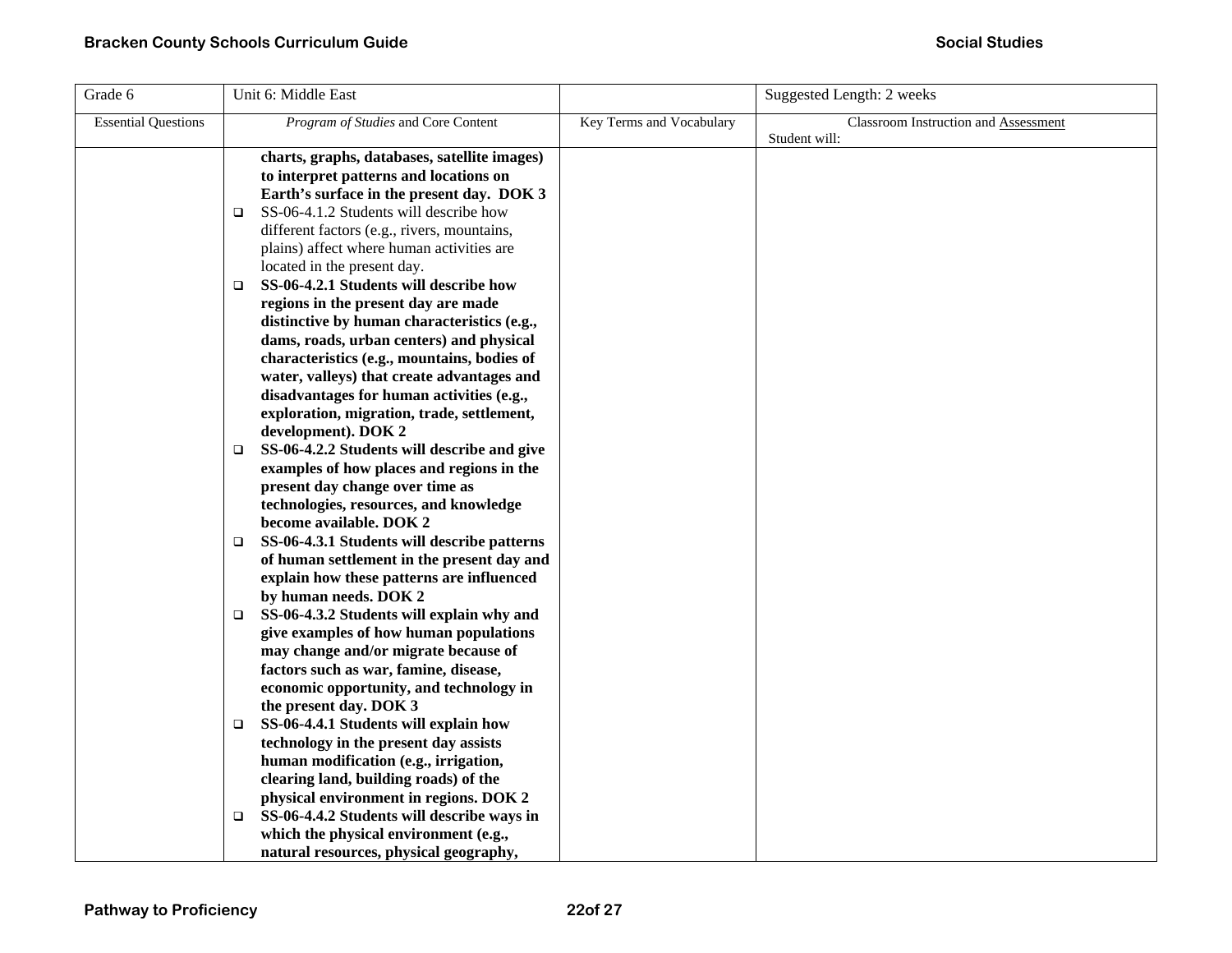| Grade 6                    | Unit 6: Middle East                                                                                                                                                                                                                                                                                                                                                                                                                                                                                                                                                                                                                                                                                                                                                                                                                                                                                         |                          | Suggested Length: 2 weeks                             |
|----------------------------|-------------------------------------------------------------------------------------------------------------------------------------------------------------------------------------------------------------------------------------------------------------------------------------------------------------------------------------------------------------------------------------------------------------------------------------------------------------------------------------------------------------------------------------------------------------------------------------------------------------------------------------------------------------------------------------------------------------------------------------------------------------------------------------------------------------------------------------------------------------------------------------------------------------|--------------------------|-------------------------------------------------------|
| <b>Essential Questions</b> | Program of Studies and Core Content                                                                                                                                                                                                                                                                                                                                                                                                                                                                                                                                                                                                                                                                                                                                                                                                                                                                         | Key Terms and Vocabulary | Classroom Instruction and Assessment<br>Student will: |
|                            | natural disasters) both promotes and limits<br>human activities (e.g., exploration,<br>migration, trade, settlement, development)<br>in the present day. DOK 2<br>SS-06-4.4.3 Students will explain how the<br>$\Box$<br>natural resources of a place or region impact<br>its political, social and economic development<br>in the present day.<br>SS-06-4.4.4 Students will explain how<br>□<br>individual and group perspectives impact the<br>use of natural resources (e.g., urban<br>development, recycling) in the present day.<br>SS-06-5.1. 1 Students will use a variety of<br>□<br>tools (e.g., primary and secondary sources) to<br>describe and explain historical events and<br>conditions and to analyze the perspectives of<br>different individuals and groups (e.g., gender,<br>race, region, ethnic group, age, economic<br>status, religion, political group) in present day<br>regions. |                          |                                                       |

| Grade 6                    |                   |                           | Unit 7: Africa                                      |                          |                          |                                             | Suggested Length: 3 weeks                                 |  |
|----------------------------|-------------------|---------------------------|-----------------------------------------------------|--------------------------|--------------------------|---------------------------------------------|-----------------------------------------------------------|--|
| <b>Essential Questions</b> |                   |                           | <i>Program of Studies</i> and Core Content          | Key Terms and Vocabulary |                          | <b>Classroom Instruction and Assessment</b> |                                                           |  |
|                            |                   |                           |                                                     |                          |                          |                                             | Student will:                                             |  |
|                            |                   | <b>Program of Studies</b> |                                                     |                          |                          |                                             |                                                           |  |
|                            |                   |                           |                                                     |                          |                          |                                             |                                                           |  |
|                            | How have          | □                         | H-1 examine how human and physical                  | □                        | Cultural Achievements    | □                                           | Create artworks, such as masks, to exemplify the          |  |
|                            | geographic        |                           | geography influence past decisions and              | □                        | Conflicts                |                                             | cultures of the various regions of Africa. 6.2.1.1 DOK 2  |  |
|                            | factors           |                           | events.                                             | □                        | Government               | ❏                                           | Research a country in Africa and prepare a booklet or     |  |
|                            | influenced past   | □                         | H-2 analyze the influence of geographic             | ◻                        | <b>Natural Resources</b> |                                             | brochure indicating vital statistics such as population,  |  |
|                            | decisions and     |                           | factors on past decisions and events.               | ❏                        | Religion                 |                                             | type of government, climate, latitude and longitude, and  |  |
|                            | events in         | □                         | H-3 evaluate past, current, and future issues       | $\Box$                   | Trade                    |                                             | language. 6.2.1.1 DOK 2                                   |  |
|                            | Africa?           |                           | of land use (e.g., preservation, development,       | O.                       | Kingdom                  | □                                           | Research desertification and the impact it has on the     |  |
|                            |                   |                           | modification) from geographic perspectives.         | □                        | <b>Dialects</b>          |                                             | lives of the people living near affected areas. They will |  |
| 2.                         | How can the       | □                         | G-1 examine patterns on Earth's surface,            | ◻                        | Environment              |                                             | use the information and data they collect to prepare a    |  |
|                            | five themes of    |                           | using geographic tools (e.g., maps, globes), to     | $\Box$                   | Consumer goods           |                                             | newspaper article indicating what causes a desert to      |  |
|                            | geography be      |                           | <i>identify where things (e.g., people, places,</i> | $\Box$                   | Hieroglyph               |                                             | grow and what governments, conservation groups, and       |  |
|                            | used to interpret |                           | landmarks) are, how they are arranged, and          | □                        | Dictatorship             |                                             | others do to prevent the growth. 6.4.1.2 DOK 2            |  |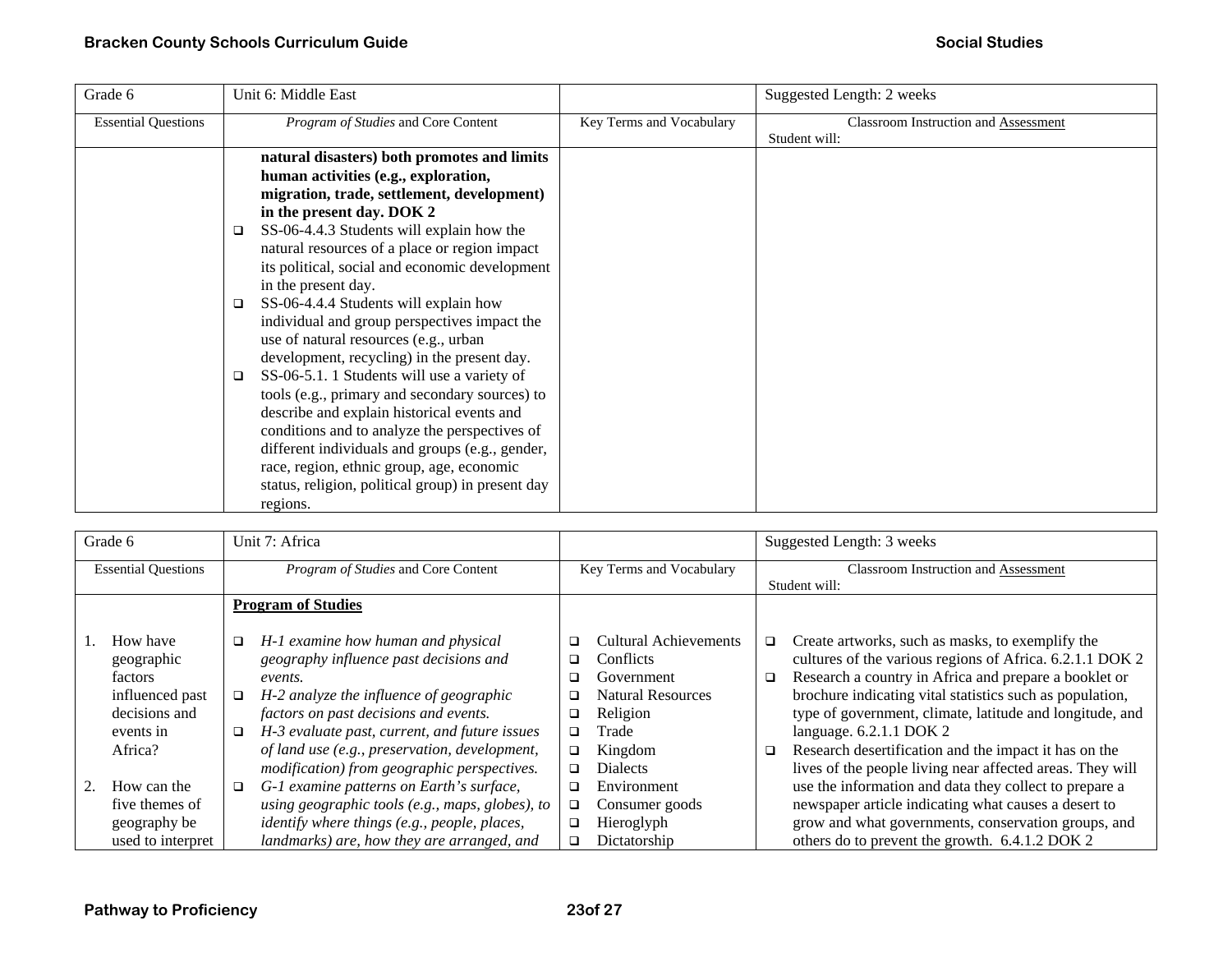| Grade 6                                                                                                                                                                                                                                 | Unit 7: Africa                                                                                                                                                                                                                                                                                                                                                                                                                                                                                                                                                                                                                                                                                                                                                                                                                                           |                                                                                                                                                                                                                                                                                                    | Suggested Length: 3 weeks                                                                                                                                                                                                                                                                                                                                                                                                                                                                                                                                                                                                                                                                                                                                                   |
|-----------------------------------------------------------------------------------------------------------------------------------------------------------------------------------------------------------------------------------------|----------------------------------------------------------------------------------------------------------------------------------------------------------------------------------------------------------------------------------------------------------------------------------------------------------------------------------------------------------------------------------------------------------------------------------------------------------------------------------------------------------------------------------------------------------------------------------------------------------------------------------------------------------------------------------------------------------------------------------------------------------------------------------------------------------------------------------------------------------|----------------------------------------------------------------------------------------------------------------------------------------------------------------------------------------------------------------------------------------------------------------------------------------------------|-----------------------------------------------------------------------------------------------------------------------------------------------------------------------------------------------------------------------------------------------------------------------------------------------------------------------------------------------------------------------------------------------------------------------------------------------------------------------------------------------------------------------------------------------------------------------------------------------------------------------------------------------------------------------------------------------------------------------------------------------------------------------------|
| <b>Essential Questions</b>                                                                                                                                                                                                              | Program of Studies and Core Content                                                                                                                                                                                                                                                                                                                                                                                                                                                                                                                                                                                                                                                                                                                                                                                                                      | Key Terms and Vocabulary                                                                                                                                                                                                                                                                           | Classroom Instruction and Assessment<br>Student will:                                                                                                                                                                                                                                                                                                                                                                                                                                                                                                                                                                                                                                                                                                                       |
| and evaluate the<br>impact of<br>human<br>settlement and<br>the interaction<br>of humans with<br>their<br>environments in<br>Africa?<br>How have<br>3.<br>economic<br>factors<br>impacted<br>societies and<br>governments in<br>Africa? | why they are in particular locations.<br>G-2 analyze the physical and human<br>$\Box$<br>characteristics of places and regions.<br>$\Box$ G-3 evaluate the impact of human settlement<br>and the interaction of humans with their<br>environments.<br>G-4 use the five themes of geography<br>$\Box$<br>(location, place, regions, movement, and<br>relationships within places) to organize<br>information about various regions in the<br>modern world.<br>G-5 interpret current events in the United<br>$\Box$<br>States and the world from a geographic<br>perspective.<br>E-1 understand the concept of scarcity<br>$\Box$<br>(imbalance between unlimited wants and<br>limited resources) as it applies to individuals,                                                                                                                            | Ethnic Group<br>$\Box$<br>Drought<br>$\Box$<br>Desertification<br>$\Box$<br>Cassava<br>$\Box$<br>Bauxite<br>$\Box$<br>Canopy<br>$\Box$<br>Basin<br>$\Box$<br>Escarpment<br>$\Box$<br>Watershed<br>$\Box$<br>Apartheid<br>$\Box$<br>Enclave<br>$\Box$<br>High Veld<br>$\Box$<br>Townships<br>$\Box$ | Students are journeying between two African cities.<br>$\Box$<br>Trace a path between the cities describing the physical<br>features, climate, vegetation, regions, and political<br>boundaries that would be crossed during their trip<br>between the two cities. 6.4.2.2 DOK 2, 6.4.3.1 DOK 2<br>Keep a journal of news stories heard on TV and articles<br>$\Box$<br>seen in the newspapers about countries in Africa.<br>Visit Africa Online and read about famous Africans who<br>$\Box$<br>have influenced Africa's history. They will write a<br>report over the people studied and possibly send it to the<br>site to be posted. 6.4.2.2 DOK 2, 6.4.3.1 DOK 2<br>Create their own vocabulary word puzzle over the key<br>$\Box$<br>words of the unit. 6.1.1.1 DOK 2 |
| What role does<br>4.<br>government<br>play in Africa?<br>How can man<br>5.<br>benefit from<br>developing a<br>greater<br>appreciation of<br>Africa?                                                                                     | societies, and governments across geographic<br>regions.<br>E-2 explain economic concepts (e.g., supply,<br>$\Box$<br>demand, money as a form of exchange, goods,<br>services, markets, competition, opportunity<br>cost) as they apply in regard to individuals,<br>societies, and governments.<br>E-3 recognize that all regions must address<br>$\Box$<br>the questions of production, distribution, and<br>consumption and recognize how their<br>resources are used to produce goods and<br>services.<br>E-4 compare and contrast ways that regions<br>increase their productivity.<br>E-5 examine economic interdependence<br>$\Box$<br>among regions.<br>GC-1 compare and contrast forms of<br>O.<br>government in the modern world.<br>GC-2 analyze how governments reflect and<br>impact culture.<br>GC-3 examine the relationship between<br>▫ |                                                                                                                                                                                                                                                                                                    |                                                                                                                                                                                                                                                                                                                                                                                                                                                                                                                                                                                                                                                                                                                                                                             |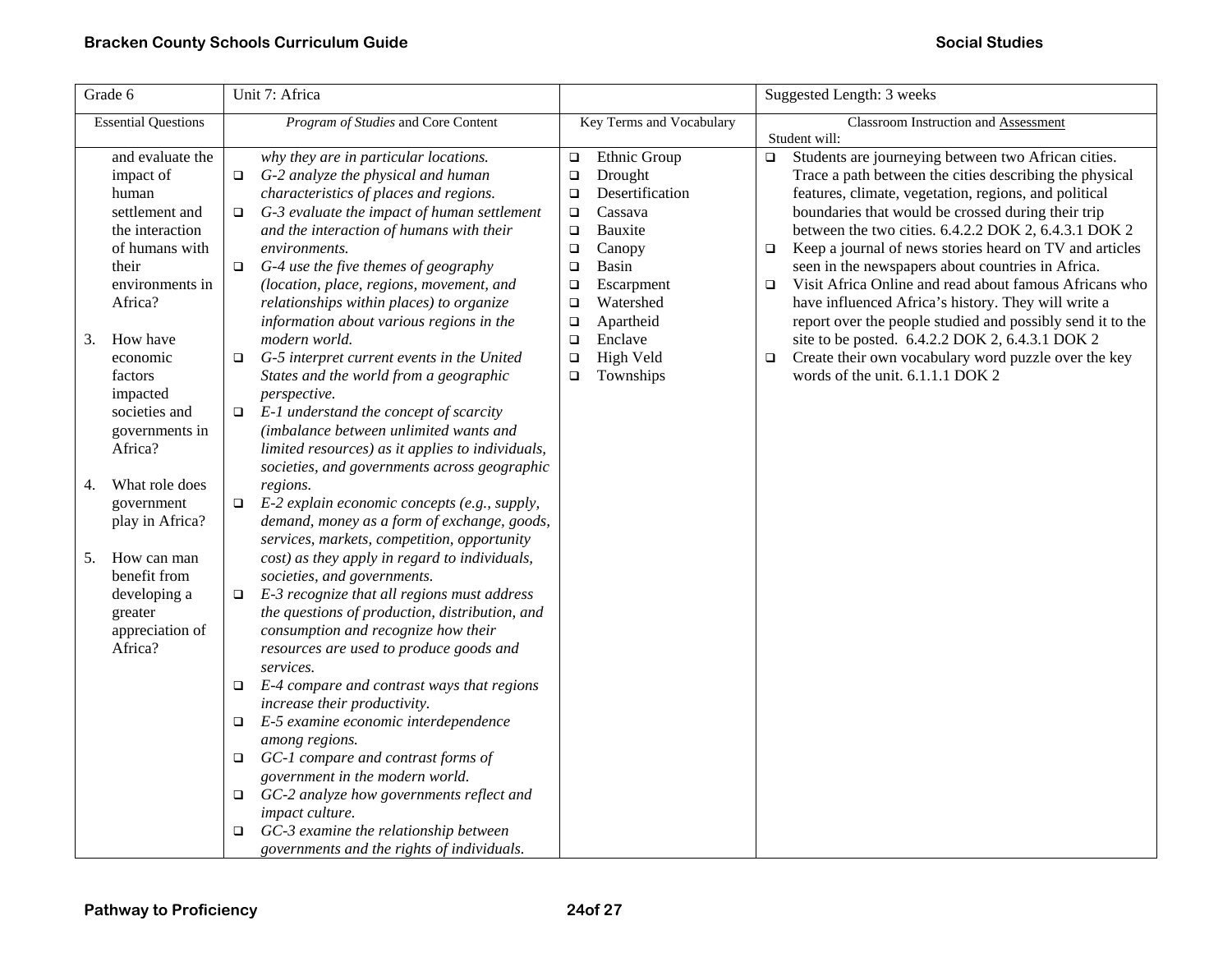| Grade 6                    | Unit 7: Africa                                                                                                                                                                                                                                                                                                                                                                                                                                                                                                                                                                                                                                                                                                                                                               |                          | Suggested Length: 3 weeks            |
|----------------------------|------------------------------------------------------------------------------------------------------------------------------------------------------------------------------------------------------------------------------------------------------------------------------------------------------------------------------------------------------------------------------------------------------------------------------------------------------------------------------------------------------------------------------------------------------------------------------------------------------------------------------------------------------------------------------------------------------------------------------------------------------------------------------|--------------------------|--------------------------------------|
| <b>Essential Questions</b> | Program of Studies and Core Content                                                                                                                                                                                                                                                                                                                                                                                                                                                                                                                                                                                                                                                                                                                                          | Key Terms and Vocabulary | Classroom Instruction and Assessment |
|                            | CS-1 examine the concept of culture in the<br>$\Box$<br>modern world.<br>CS-2 compare cultural and social institutions<br>from various regions and how they address<br>human needs.<br>CS-3 analyze social interactions, including<br>$\Box$<br>conflict and cooperation, among individuals<br>and groups around the world.                                                                                                                                                                                                                                                                                                                                                                                                                                                  |                          | Student will:                        |
|                            | <b>Core Content</b>                                                                                                                                                                                                                                                                                                                                                                                                                                                                                                                                                                                                                                                                                                                                                          |                          |                                      |
|                            | SS-06-1.1.1 Students will compare<br>o.<br>purposes and sources of power in the most<br>common forms of government (monarchy,<br>democracy, republic, dictatorship) in the<br>present day. DOK 2<br>SS-06-2.1.1 Students will explain how the<br>o.<br>elements of culture (e.g., language, the arts,<br>customs, beliefs, literature) define specific<br>groups in the present day and may result in<br>unique perspectives. DOK 2<br>SS-06-2.2.1 Students will compare how<br>$\Box$<br>cultures (present day) develop social<br>institutions (family, religion, education,<br>government, economy) to respond to human<br>needs, structure society and influence<br>behavior.<br>SS-06-2.3.1 Students will explain how<br>o<br>conflict and competition (e.g., political, |                          |                                      |
|                            | economic, religious, ethnic) occur among<br>individuals and groups in the present day.<br>DOK <sub>2</sub>                                                                                                                                                                                                                                                                                                                                                                                                                                                                                                                                                                                                                                                                   |                          |                                      |
|                            | SS-06-2.3.2 Students will explain how<br>$\Box$<br>compromise and cooperation are possible<br>choices to resolve conflict among<br>individuals and groups in the present day.<br>DOK <sub>2</sub>                                                                                                                                                                                                                                                                                                                                                                                                                                                                                                                                                                            |                          |                                      |
|                            | SS-06-3.3.1 Students will explain how in<br>o.                                                                                                                                                                                                                                                                                                                                                                                                                                                                                                                                                                                                                                                                                                                               |                          |                                      |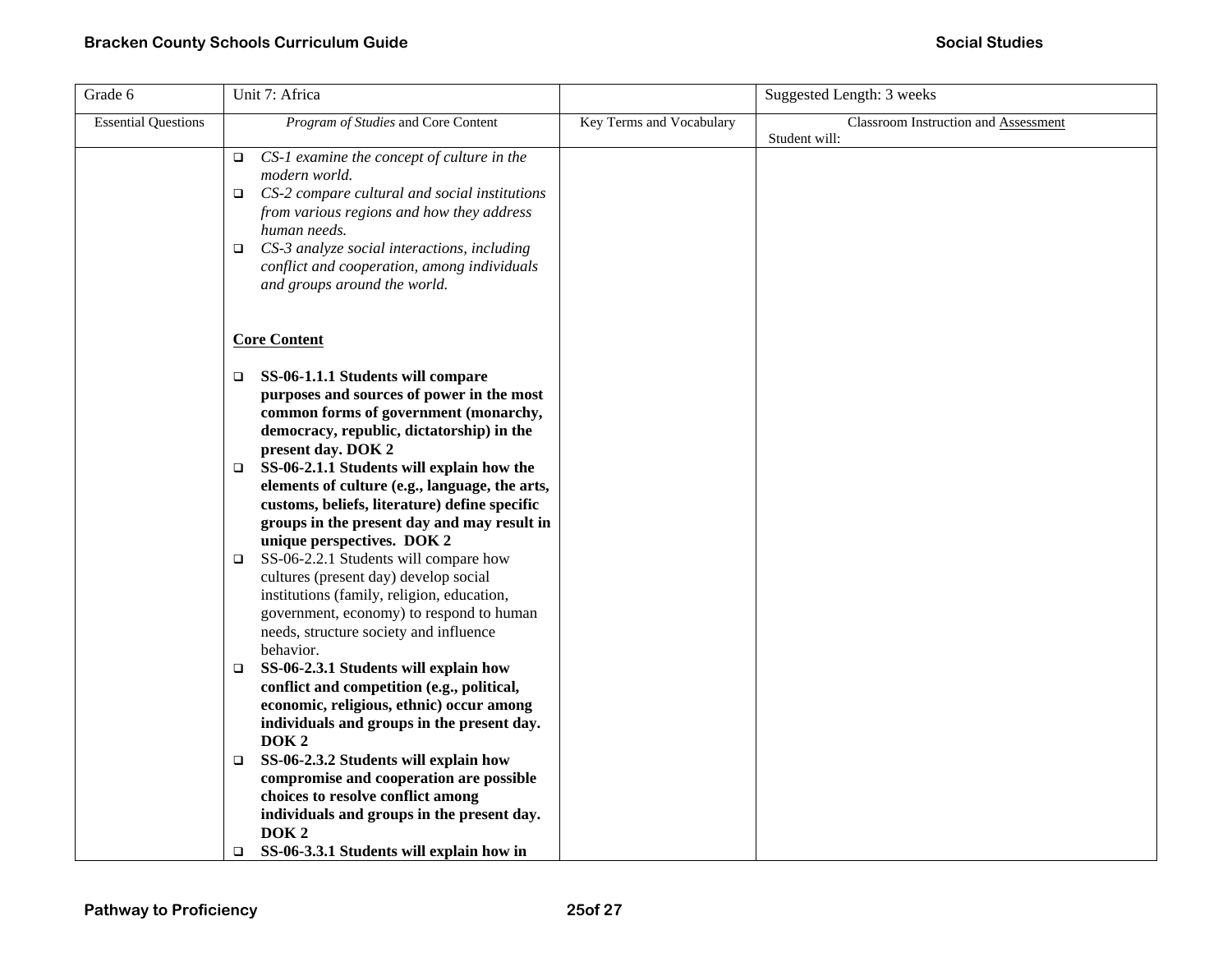| Grade 6                    | Unit 7: Africa                                             |                          | Suggested Length: 3 weeks            |
|----------------------------|------------------------------------------------------------|--------------------------|--------------------------------------|
| <b>Essential Questions</b> | Program of Studies and Core Content                        | Key Terms and Vocabulary | Classroom Instruction and Assessment |
|                            |                                                            |                          | Student will:                        |
|                            | present day market economies, the prices                   |                          |                                      |
|                            | of goods and services are determined by                    |                          |                                      |
|                            | supply and demand. DOK 2                                   |                          |                                      |
|                            | SS-06-3.3.2 Students will explain how money<br>□           |                          |                                      |
|                            | (unit of account) can be used to express the               |                          |                                      |
|                            | market value of goods and services and how                 |                          |                                      |
|                            | money makes it easier to trade, borrow, invest             |                          |                                      |
|                            | and save in the present day.                               |                          |                                      |
|                            | SS-06-4.1.1 Students will use a variety of<br>$\Box$       |                          |                                      |
|                            | geographic tools (maps, photographs,                       |                          |                                      |
|                            | charts, graphs, databases, and satellite                   |                          |                                      |
|                            | images) to interpret patterns and locations                |                          |                                      |
|                            | on Earth's surface in the present day.<br>DOK <sub>3</sub> |                          |                                      |
|                            | SS-06-4.1.2 Students will describe how<br>$\Box$           |                          |                                      |
|                            | different factors (e.g., rivers, mountains,                |                          |                                      |
|                            | plains) affect where human activities are                  |                          |                                      |
|                            | located in the present day.                                |                          |                                      |
|                            | SS-06-4.2.1 Students will describe how<br>$\Box$           |                          |                                      |
|                            | regions in the present day are made                        |                          |                                      |
|                            | distinctive by human characteristics (e.g.,                |                          |                                      |
|                            | dams, roads, urban centers) and physical                   |                          |                                      |
|                            | characteristics (e.g., mountains, bodies of                |                          |                                      |
|                            | water, valleys) that create advantages and                 |                          |                                      |
|                            | disadvantages for human activities (e.g.,                  |                          |                                      |
|                            | exploration, migration, trade, settlement,                 |                          |                                      |
|                            | development). DOK 2                                        |                          |                                      |
|                            | SS-06-4.2.2 Students will describe and give<br>$\Box$      |                          |                                      |
|                            | examples of how places and regions in the                  |                          |                                      |
|                            | present day change over time as                            |                          |                                      |
|                            | technologies, resources and knowledge                      |                          |                                      |
|                            | become available. DOK 2                                    |                          |                                      |
|                            | SS-06-4.3.1 Students will describe patterns<br>$\Box$      |                          |                                      |
|                            | of human settlement in the present day and                 |                          |                                      |
|                            | explain how these patterns are influenced                  |                          |                                      |
|                            | by human needs. DOK 2                                      |                          |                                      |
|                            | SS-06-4.3.2 Students will explain why and<br>$\Box$        |                          |                                      |
|                            | give examples of how human populations                     |                          |                                      |
|                            | may change and/or migrate because of                       |                          |                                      |